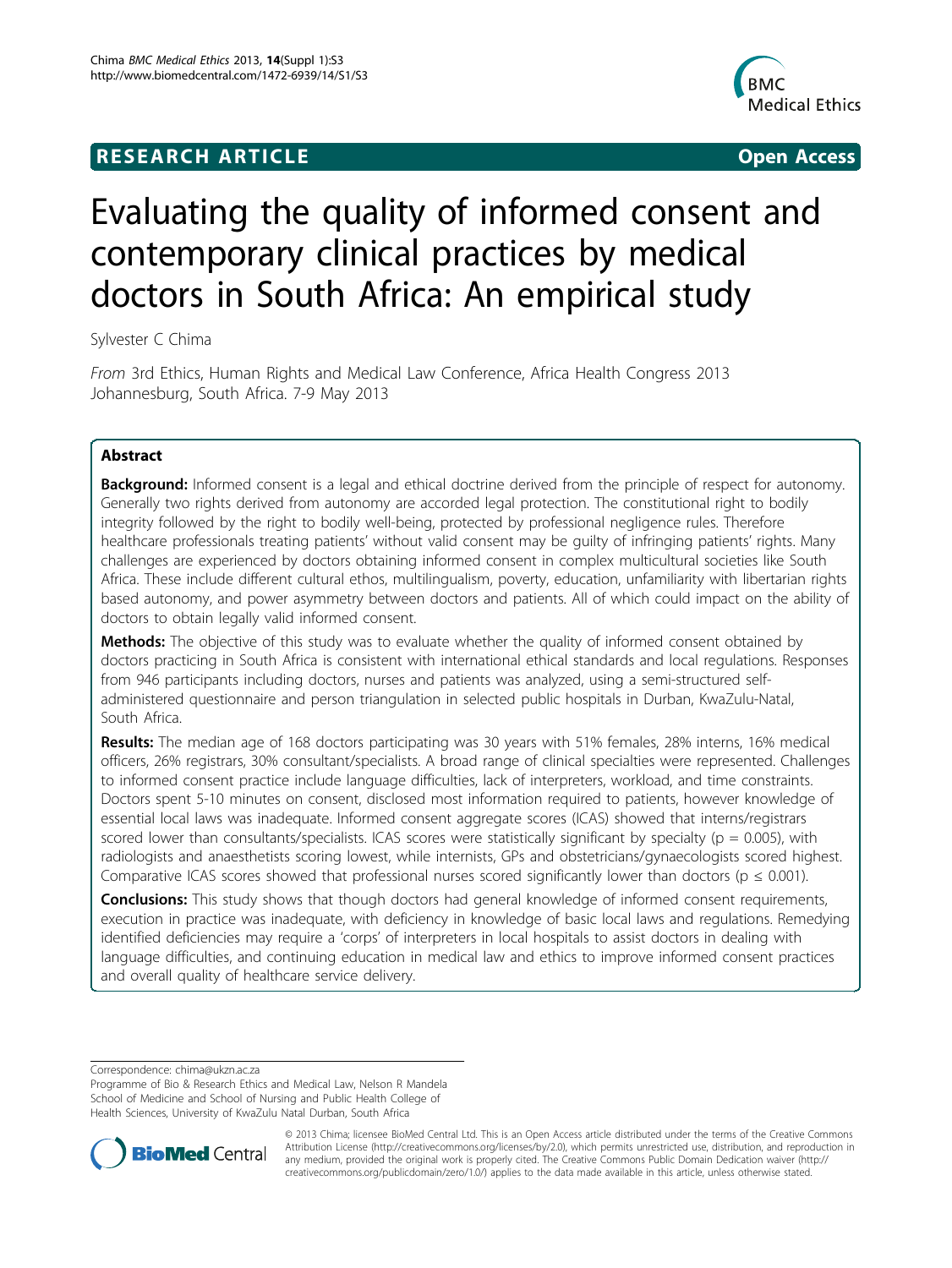## Background

Informed consent is a legal doctrine in medical practice, derived from the ethical principle of respect for autonomy. It has been argued that "prima facie, every competent adult has the right to decide whether to consent or refuse any medical treatment, even if such refusal could lead to death" [[1\]](#page-15-0). However, this right to respect for autonomy is a rebuttable right, which could be overridden under certain conditions such as where there is temporary or permanent mental incapacity due to unconsciousness, infancy, or severe mental retardation [[2\]](#page-15-0). Respect for autonomy in medical law and ethics refers to self-determination or freedom of choice. This ethical principle that each person has a right to determine what can be done to his or her own body during medical treatment has found expression in many national health statutes and international ethical codes through the doctrine of informed consent. Autonomy itself has never been found to be a legally enforceable right; rather two other rights derived from the principle of respect for autonomy have been universally accorded legal protection. The first is the right to bodily integrity protected by legal rules against assault or battery. The second is the right to bodily well-being, protected by professional negligence rules [\[2,3](#page-15-0)]. Next to these is the right to liberty or the condition of being free [[4](#page-15-0)]. A patient's right to autonomy and informed consent during medical treatment was popularized as a legal doctrine by Cardozo J in the Schloendorf case [\[5\]](#page-15-0) where he opined that, "every human being of adult years and sound mind has a right to determine what shall be done with his own body, and the surgeon who performs and operation without his patients consent commits and assault for which he is liable in damages". This opinion was later reaffirmed by the US Supreme Court in the Cruzan case [[6\]](#page-15-0) where the court stated that:

No right is held more sacred or is more carefully guarded by the common law, than the right of every individual to the possession and control of his own person, free from all restraint or interference of another.

Therefore a physician, who treats a patient without consent or exceeds the consent given by a patient, may be guilty of infringing the patient's right to bodily integrity and bodily well being [[7\]](#page-15-0). As summarized by Lord Goff in Airedale NHS Trust v. Bland [\[1](#page-15-0)]:

The first point to make is that it is unlawful so as to constitute both the tort and crime of battery, to administer medical treatment to an adult who is conscious and of sound mind, without his consent...such a patient is completely at liberty to decline to undergo treatment, even if the result of his doing so will be that he will die.

#### Informed consent as an ethical doctrine

The UNESCO International Bioethics Committee (IBC) report on consent argues that, 'autonomy implies responsibility'. That the power to decide for one's self entails ipso facto acceptance of the consequences of one's actions, which can have far reaching consequences especially in matters of health [[8](#page-15-0)]. Therefore, a person needs to be informed of the precise consequences of his/her choice, and this in turn leads one to consider the conditions under which consent is obtained. Respect for the autonomy of persons making decisions, while taking responsibility for those decisions, is closely aligned to article 1 of the Universal Declaration of Human Rights (UDHR) which holds that all human beings are born free and equal in dignity and rights. They are endowed with reason and conscience and should act towards one another in a spirit of brotherhood [\[8](#page-15-0),[9\]](#page-15-0). In view of the foregoing, it could be argued that the doctrine of informed consent has evolved into a rule of law that requires that no diagnostic or therapeutic procedure should be performed on a patient, without full disclosure of the risks of the procedure and any alternatives to it, prior to giving consent.

## The nature of informed consent

Informed consent has been defined as an autonomous authorisation by individuals of a medical intervention [[10,11](#page-15-0)]. Others have described a complementary view of informed consent as a conversation that follows specific rules [\[12](#page-15-0)]. Such a conversation, should ideally be initiated by the physician or healthcare professional and involves transparency, engagement by both parties, and continues throughout the period of healthcare intervention. This conversation may also require evidence that it occurred in the form of a witnessed signature, co-signed consent documents, or medical progress notes [[12\]](#page-15-0). As a general rule, medical treatment should not proceed unless the doctor has first obtained the patient's consent which may be either express or implied. The consent given by a patient can be withdrawn at anytime [[13](#page-15-0)] and could be vitiated by any change in circumstances, which are not communicated to and approved by the individual consenting.

#### What makes consent valid?

Generally, for consent to be considered valid or truly informed, five key requirements must be fulfilled [\[10,11,14](#page-15-0)]. These would be:

(a) Information disclosure: provision of adequate information

(b) Competence: capacity to understand that information

(c) Voluntariness: decision making in the absence of coercion or deception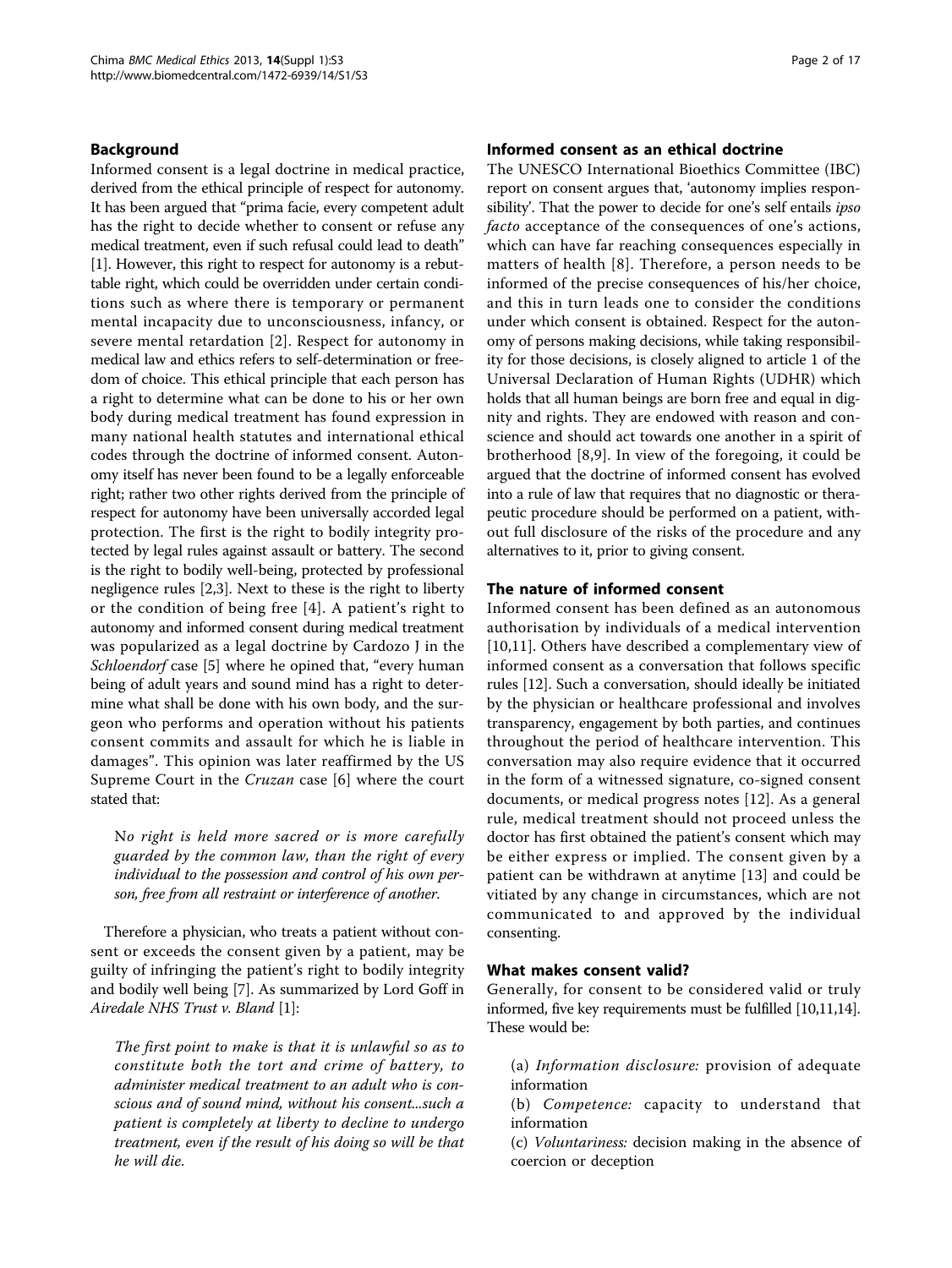(d) Comprehension: understanding of information provided

(e) Consent: agreement to the proposed treatment or procedure

It has been argued that informing the patient must not be simply a ritual recitation of the contents of a written document. Rather the healthcare professional must try to convey the information, whether orally or in writing, in language that suits the individual's level of understanding [[15](#page-15-0)]. The healthcare professional obtaining consent should bear in mind that the prospective subject's ability to understand the information necessary to give consent depends on that individual's maturity, intelligence, educational level, and belief system. It also depends on the clinician's ability and willingness to communicate with patience and sensitivity [[16\]](#page-15-0). According to the US District Court of Appeal in Canterbury v. Spence [\[17\]](#page-15-0):

The patient's right to self-determination can be effectively exercised only if the patient possesses enough information to enable intelligent choice...True consent to what happens to one's self is the informed exercise of choice and that entails an opportunity to evaluate knowledgeably the options available and the risks attendant upon each. From these axiomatic considerations springs the need, and in turn the requirement, of a reasonable divulgence by the physician to the patient to make such a decision possible.

It was further asserted in the case of Salgo v. Leland Stanford University that: "A physician may violate his duty to his patient and subject himself to liability if he withholds any facts which are necessary to form the basis of an intelligent consent by the patient to proposed treatment" [[18](#page-15-0)]. Because of this potential for violation of patient's rights and dignity during the informed consent process, it has been suggested the quality of informed consent given by patients during various clinical encounters, should be scientifically investigated for validity, completeness, and consistency with established ethical and legal principles. [\[19,20\]](#page-15-0).

#### Informed consent in South Africa

Informed consent before medical procedures is constitutionally protected right in South Africa. This was demonstrated in the case of Minister of Safety and Security *v. Xaba* [[21](#page-15-0)]. Here the police wanted a court order to compel an accused person to undergo a surgical procedure in order to obtain a bullet to be used in evidence against the accused. The Court refused this request; arguing that such and order would violate the defendant's constitutional rights to bodily and psychological integrity, including the right to security and control of one's body [[22\]](#page-15-0). Patients consent, as a requirement for all lawful medical interventions, is a well-established principle in South African common law [[23](#page-15-0)]. The earliest cases in this area were Stoffberg v. Elliot 1923 [\[24](#page-15-0)] and Esterhuizen v. Administrator Transvaal 1957 [[25](#page-15-0)]. In the former case a patient whose member was wrongfully amputated due to penile cancer without informed consent, sued his doctors for damages in action for assault. While instructing the jury, Watermeyer J opined that:

In the eyes of the law, every person has certain absolute rights, which the law protects. They are not dependent upon a statute or upon a contract, but they are rights to be respected, and one of those rights is the right of absolute security of the person....Any bodily interference with or restraint of a man's person which is not justified in law or excused by law, or consented to, is a wrong, and for that wrong the person whose body has been interfered with has a right to claim such damages as he can prove he has suffered owing to that interference.

In the case of Esterhuizen v. Administrator Transvaal, a 10-year-old child diagnosed with Kaposi's sarcoma was initially treated with superficial radiation with her parents' consent. However, following recurrence of the tumour she was subjected to radical radiation therapy which resulted in severe burns necessitating amputation of her limbs. The Court held that while the superficial radiation was duly performed with appropriate consent from the parents, the latter procedure was performed without the informed consent of the child's guardians. The court rejected the defence arguments for implied consent based on the fact that her parents had previously consented to a similar treatment, as well as arguments that the treatment was in the child's best interest. Holding that because the radical treatment was vastly different from the prior superficial radiation, it was necessary that the child's parent should have been adequately informed of the dangers inherent in the new treatment, before such consent to be considered valid [[25\]](#page-15-0). A more recent judgment in the case of *Castell v. DeGreef* [[26](#page-15-0)] by Ackerman J seems to have consolidated the doctrine of informed consent into South African jurisprudence. The consequences of the latter decision on South African medical law were that the following principles have generally been adopted into the clinical practice of medicine locally [\[22,27](#page-15-0)]:

- a shift from medical paternalism to patient autonomy

- a shift from the 'reasonable doctor' standard to the 'prudent patient' standard
- a shift in disclosure to the 'material risk' standard, where the level of disclosure required is what a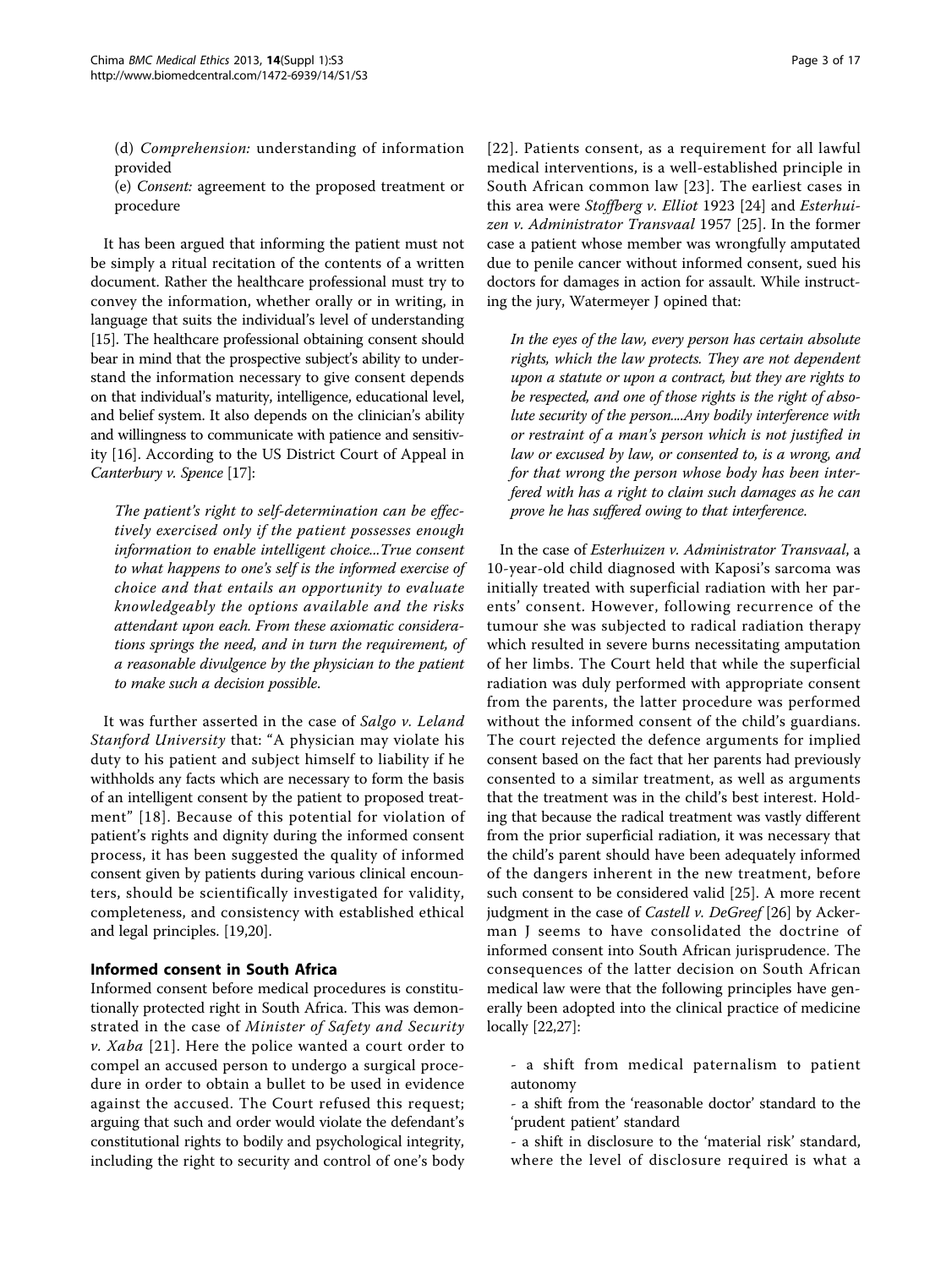reasonable patient would consider pertinent before making a decision

It has been suggested that the Court appears to place the patients' informed consent within the framework of volenti non fit injuria or voluntary assumption of risk rather than delict [[22](#page-15-0),[27\]](#page-15-0). The National Health Act (NHA) promulgated in 2003 [\[28\]](#page-15-0) codified the requirements for informed consent into South African law. Section 7 of this act stipulates that health services may not be provided to a healthcare user without the user's informed consent, unless "the user is unable to give informed consent and such consent is given by another person, mandated by the user in writing to grant consent on his or her behalf; or authorized to give such consent in terms of any law or court order; or where the user is unable to give informed consent and no person is mandated or authorized to give such consent" [[22,28](#page-15-0)]. The law further requires that every health care provider must inform a user of "the user's health status except in circumstances where there is substantial evidence that the disclosure of the user's health status would be contrary to the best interests of the user" [\[28](#page-15-0)]. Section 6 of the NHA stipulates that information disclosed to patients must include the following:

(a) The range of diagnostic procedures and treatment options generally available to the user.

(b) The benefits, risks, and consequences generally associated with each option; and

(c) The user's right to refuse health services and explain the implications, risks, obligations of such refusal [\[22](#page-15-0),[28\]](#page-15-0). The NHA also requires that the health care providers must inform the user of this information in a language that the user understands and in a manner which takes into account the user's level of literacy [\[28\]](#page-15-0).

## The potential impact of the socio-cultural milieu in South Africa on informed consent

In South Africa about 25% of the population is unemployed, with a low labour force participation rate of 54% compared to a global average of 69% [[29\]](#page-15-0). There are also historical inequities within population groups because of the legacy of apartheid [[30,31\]](#page-15-0). Therefore basic health care is unaffordable or out reach for most of the local population, therefore the majority still patronize traditional healers for healthcare services. It has been suggested that in this environment, the practice of informed consent is light years away for the majority of the black population [\[30](#page-15-0)]. Under such circumstances, any offer of medical assistance is often seen as better than nothing, thus encouraging undue influence, coercion and medical paternalism [[30,32](#page-15-0)]. There is a further dichotomy in the

organization of the healthcare services in South Africa, which is dual in nature consisting of private hospitals or medical practice patronized by about 20% of the population who can afford health insurance or possess the financial means to pay for private healthcare. Meanwhile the public health services are patronized by the remaining 80% of indigent citizens [\[33](#page-15-0)]. This evident dichotomy in healthcare service delivery may also influence the practice of informed consent in South Africa. Furthermore, most African societies being culturally complex and paternalistic in nature may require that approval be obtained from community elders, extended family members, or men/husbands as heads of households, before the actual patients can provide consent [[34](#page-15-0)]. One of the challenges in this environment is how to ensure that informed consent is truly voluntary and that community or surrogate consent is not substituted for individuals' consent [[35](#page-15-0)]. The issues and considerations outlined above present challenges to ensuring that consent provided in clinical practice in African communities is informed, comprehensible and autonomous. For the purposes of this study I have focussed my investigation on evaluating the quality of informed consent practices by medical doctors in public hospitals in South Africa, while taking into consideration the various key elements of informed consent, such as information disclosure, competence, voluntariness and comprehension by patients.

## The benefits of using empirical methods to study informed consent

Sulmasy and Sugarman have described two potential reasons for studying the actual conduct of a group with regards to compliance with moral and ethical dilemmas. The first is to establish compliance with existing moral norms, and the second is to determine whether policies and procedures designed to operationalise certain moral norms have been successful [[36](#page-15-0)]. In many countries including South Africa, current law requires that doctors must obtain informed consent from patients before involving them in medical treatment, where informed consent is defined as, "consent for the provision of a specified health service given by a person with legal capacity to do so and who has been informed as contemplated in section 6", NHA [\[22,28](#page-15-0)]. However, empirical studies have shown that people generally have problems in understanding the risks and benefits of medical treatment and decision making, and this could impact on the actual application of existing laws [\[37](#page-16-0)]. For example, a previous study on Dutch nurses charged with taking care of nursing home residents with due consideration to patients rights and respect for autonomy, revealed that these nurses did not comply with existing regulations [\[38\]](#page-16-0). Based on such observations, it has been suggested that to guide action; ethical guidelines must be based in reality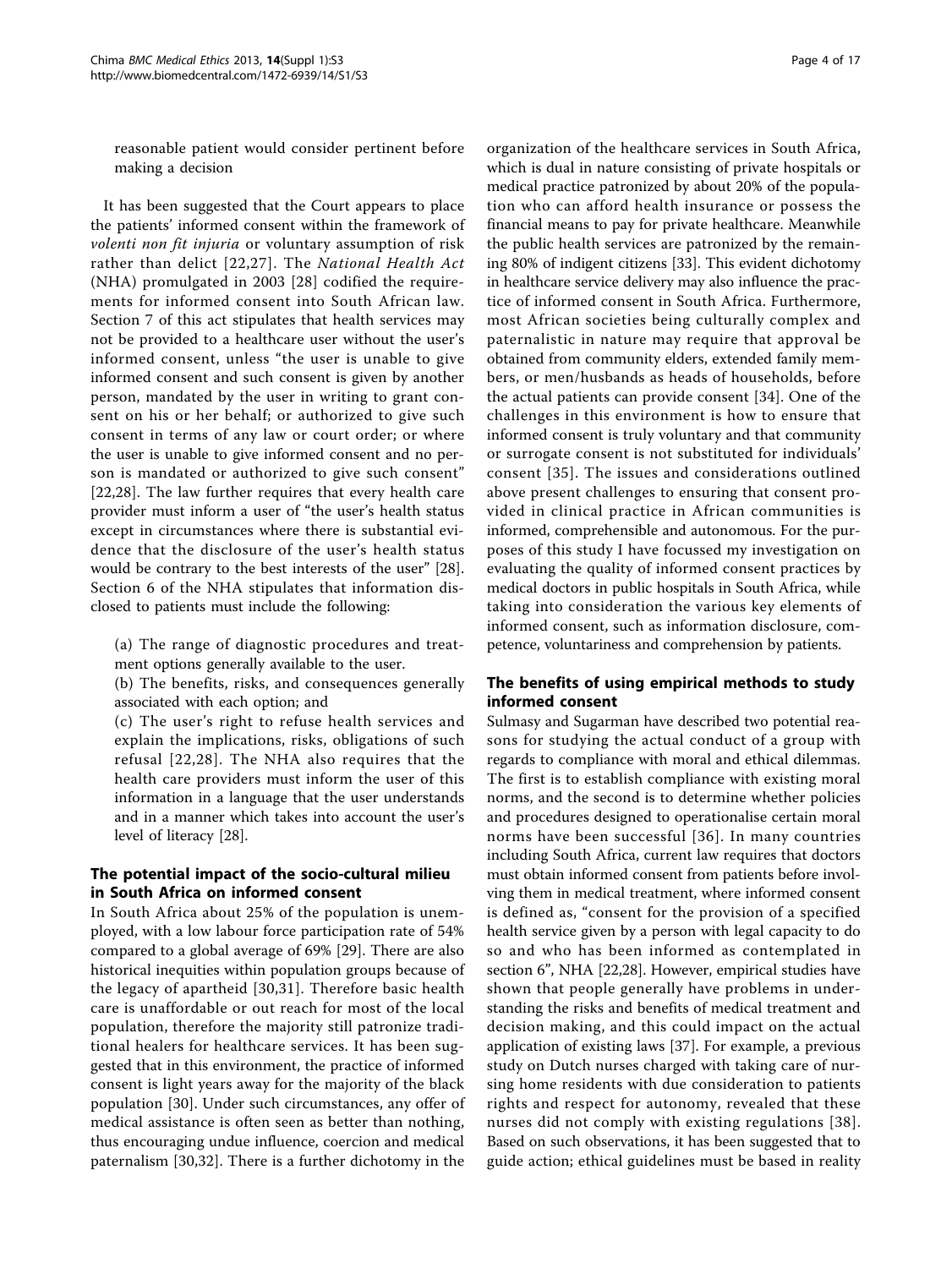and should be formulated in such a way that they are continuous with accepted moral norms [\[39](#page-16-0)]. Further, it is has been suggested that empirical ethics should be used to defend or criticize concrete moral principles or practices rather than make general claims about moral concepts [[40](#page-16-0)]. Consequently, in recent times, applied ethicists have shifted towards combining empirical, especially social scientific research methods with normative ethical analysis. Proponents of this approach to empirical ethics have argued that the study of people's actual moral beliefs, behaviour and reasoning should be the starting point of ethics. It is acknowledged that the methodologies of the social sciences, especially quantitative and qualitative research, using surveys, interviews and questionnaires is probably the best way to map the reality of peoples actual moral norms [[41](#page-16-0)]. In view of the above I have used the methodology of empirical ethics, by means of a quantitative semi-structured questionnaire based survey and person triangulation [[42](#page-16-0),[43](#page-16-0)] to study the contemporary practice of informed consent amongst healthcare professionals and patients in KwaZulu-Natal (KZN) province, South Africa. Here I report the result of findings from medical doctors practising in Ethekwini metropolitan municipality (Durban), KZN.

## Methods

## Objectives of the study

The general objective of this study was to evaluate the quality of informed consent obtained by doctors and nurses from patients attending public hospitals in South Africa. Specifically I wanted to establish whether sufficient information was provided to patients before consent is sought. To establish whether patients involved in clinical procedures understand the information given to them. To establish whether consent is obtained from patients is voluntary, and to confirm if the informed consent provided by patients attending public hospitals in South Africa is truly valid.

## Research design

This study was a descriptive cross-sectional study in contemporary clinical practice settings. I also tried to apply the technique of triangulation [\[42,43\]](#page-16-0) by obtaining data from medical doctors, professional nurses, and patients simultaneously using separate semi-structured questionnaires. Questionnaires were distributed to participants in hospital clinics and wards in real-time during clinic hours. The real-time approach within the hospital environment allowed doctors, nurses and patients to describe their experience with the informed consent process as it is, thereby bringing out the required information. Three trained research assistants distributed and collected the questionnaires from healthcare professionals over a 3-month period from April to June 2012. They also conducted patient interviews using the appropriate questionnaire. To increase the response rate repeated visits was sometimes necessary to collect completed questionnaires from doctors and nurses.

#### Research instruments

Data was collected using a self-administered semistructured questionnaires for healthcare professionals (doctors and nurses), and face-to-face interviews for patients. Two different semi-structured questionnaires were applied to patients and healthcare professionals respectively. The questionnaire for healthcare professionals consisted of 4 sections. The first section collected information on participant demographics. The second section was used to gather information on informed consent practices, such as time spent on obtaining informed consent, patient workload, information disclosed to patients, language and methods used, understanding of information by patients, and challenges faced by healthcare professionals when obtaining informed consent. The third section dealt with generic questions on local laws and regulations on informed consent such as the legal age of consent and standards of information disclosure. The fourth section dealt with understanding and use of implied and presumed consent by doctors and nurses (Additional file [1\)](#page-15-0). The questionnaire for healthcare professionals was informally evaluated by selected healthcare personnel and modified prior to distribution to participants. Questionnaires were distributed by hand to all participants. The study design and research instruments were evaluated and approved by a qualified biostatistician.

#### Study location and sampling procedure

The study was conducted in the outpatient clinics and wards at randomly selected public hospitals within Ethekwini metropolitan municipality, KZN. Ethekwini comprises a major urban city (Durban) surrounded by semi-urban areas (townships). The population of this area is approximately 3.2 million (2010 estimate) [[44\]](#page-16-0). According to information from KZN department of Health, there are 17 public hospitals within this municipality ranging from tertiary to district hospitals [[45\]](#page-16-0). Multi-stage stratified random sampling was used to select participating hospitals. The 17 hospitals identified were then arranged alphabetically for stratified sampling. It has been statistically estimated 30% of any population is adequate when conducting a descriptive study [[46](#page-16-0)]. Purposive sampling was also used to include the two central tertiary hospitals within the municipality because they contain the largest number of medical doctors including specialists as well as professional nurses. The rest of the public hospitals within the municipality were randomly sampled. A total of 5 hospitals from Durban and one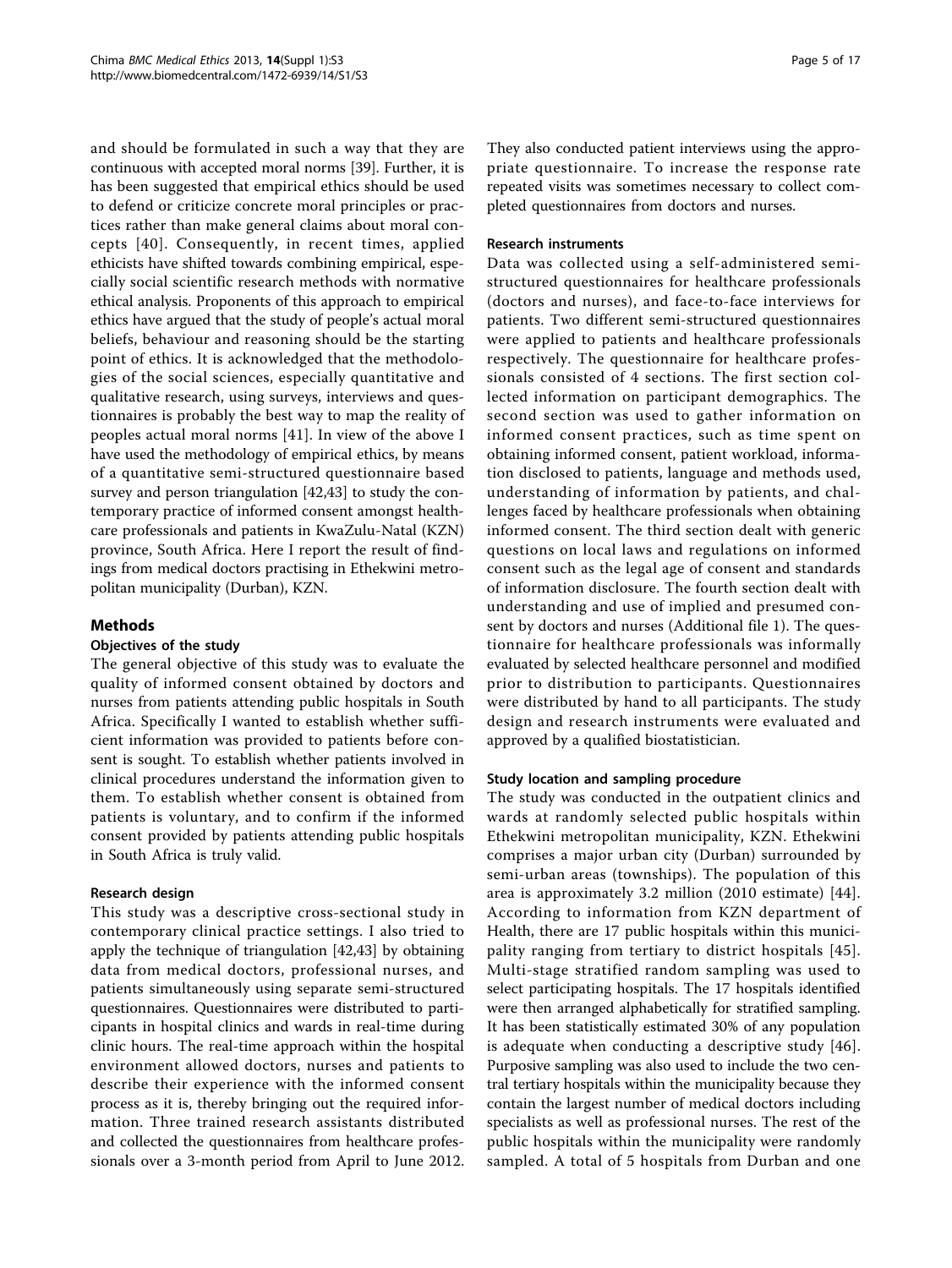outlying hospital in nearby Pietermaritzburg with rotating surgical registrars from Durban were included in the study. Therefore a total of 6 provincial public hospitals were included in this study.

## Target population

Medical doctors, professional nurses and patients at selected public hospitals were randomly targeted to participate in this study.

#### Inclusion criteria

Almost all medical doctors, professional nurses and patients within the selected hospitals were eligible to participate in the study.

## Sample size

Preliminary sample size for each group of study participants was calculated using a web based freely accessible sample size calculator, Raosoft<sup>®</sup> [\[47\]](#page-16-0). Based on the formula for sample size and margin of error from Raosoft, the estimated sample size for each category of participants was for the recruitment of 360 medical practitioners; 373 professional nurses and 385 patients. Giving a total estimated sample size of 1118 participants. Available data on healthcare personnel indicated that that there were about 5670 medical doctors and 24360 professional nurses registered in KZN in 2010, although there are disagreements on the total number of doctors practicing within South Africa and its provinces with high mobility and vacancy rates [[33](#page-15-0),[48](#page-16-0)]. Due to the fact that hospitals within the municipality serve as institutions for training of doctors and nurses, there is a constant rotation of medical personnel throughout the district and the province, and since the results were to be extrapolated to the practice of doctors generally in South Africa, I based my initial estimates on the total number of doctors and nurses practicing within KZN province as obtained from health personnel statistics [[49\]](#page-16-0). Overall, because of the low numbers of health personnel, there was minimal difference in estimated sample size regardless of whether sample calculations were based on healthcare professionals within the municipality, practicing in the public sector, or within the province [\[47,49](#page-16-0)].

## Data analysis and statistical methods

Data from the questionnaires were captured directly into statistical package for social sciences (SPSS) by a research assistant. The captured data was then checked for completeness and accuracy by the PI (SCC) and a qualified biostatistician. Data was later analyzed using SPSS (version 21) [\[50\]](#page-16-0). Descriptive statistics such as proportions, median, mode and interquartile range were used to summarize the data. Scores for comprehension, understanding, information disclosure, voluntariness and informed consent aggregate scores were worked out from the responses. The Mann-Whitney test was used to examine the difference in scores between different categories of healthcare professionals in public hospitals. Kruskal-Wallis test was used to examine the relationship between area of specialization and scores, and occupational rank and scores. Chi-square or Fisher's exact tests were used to test for association between categorical variables in the study.

## Ethical considerations

Ethical approval was obtained from a sub-committee of University of South Africa (UNISA) Research Ethics Committee. The study including the biostatistics methodology was also reviewed and approved by the health research and knowledge management sub-component of the KZN Department of Health. Approval was also obtained from the CEOs or medical managers of each of the randomly selected hospitals included in the study. Finally, written informed consent was obtained from each participant after full information disclosure prior to participation in the study.

## Results

Demographic characteristics of participating doctors are as shown in Table [1.](#page-6-0) There was a broad representation of all clinical specialties with participating doctors from all major clinical specialties (Table [1\)](#page-6-0). The overall response rate for this study was 85%, with a total of 946 respondents including doctors, nurses and patients, out of an initial estimate of 1118 participants. After a critical review of captured data a total of 19 participants were excluded due to ineligibility. Therefore a total of 927 individuals were finally included in the study, comprising 168 doctors, 355 professional nurses and 404 patients. Here I report the results of doctor's responses to the questionnaires on the quality of informed consent. The response rate for doctors was 47% of initial estimates. The cohort of participating doctors was then regrouped into 8 major clinical disciplines or specialities for further analysis (Figure [1](#page-6-0)). The average number of patients seen by doctors in this cohort ranged from 1 to 120 patients/day (median  $= 20$ patients/day). The majority of doctors spent about 5 to 10 minutes providing information to patients prior to treatment decision (Figure [2](#page-6-0)). When asked whether the amount of time was sufficient, 55.4% of doctors answered 'yes' (Table [2](#page-7-0)). Those who thought the time spent was inadequate gave various reasons including language barriers and uneducated patients requiring more time for explanations. Others complained of time constraints, administrative responsibilities and large patient numbers being factors militating against spending more time explaining procedures in order to obtain valid informed consent from patients (Table [3](#page-7-0)). While others explained that the time spent depends on the procedure. Some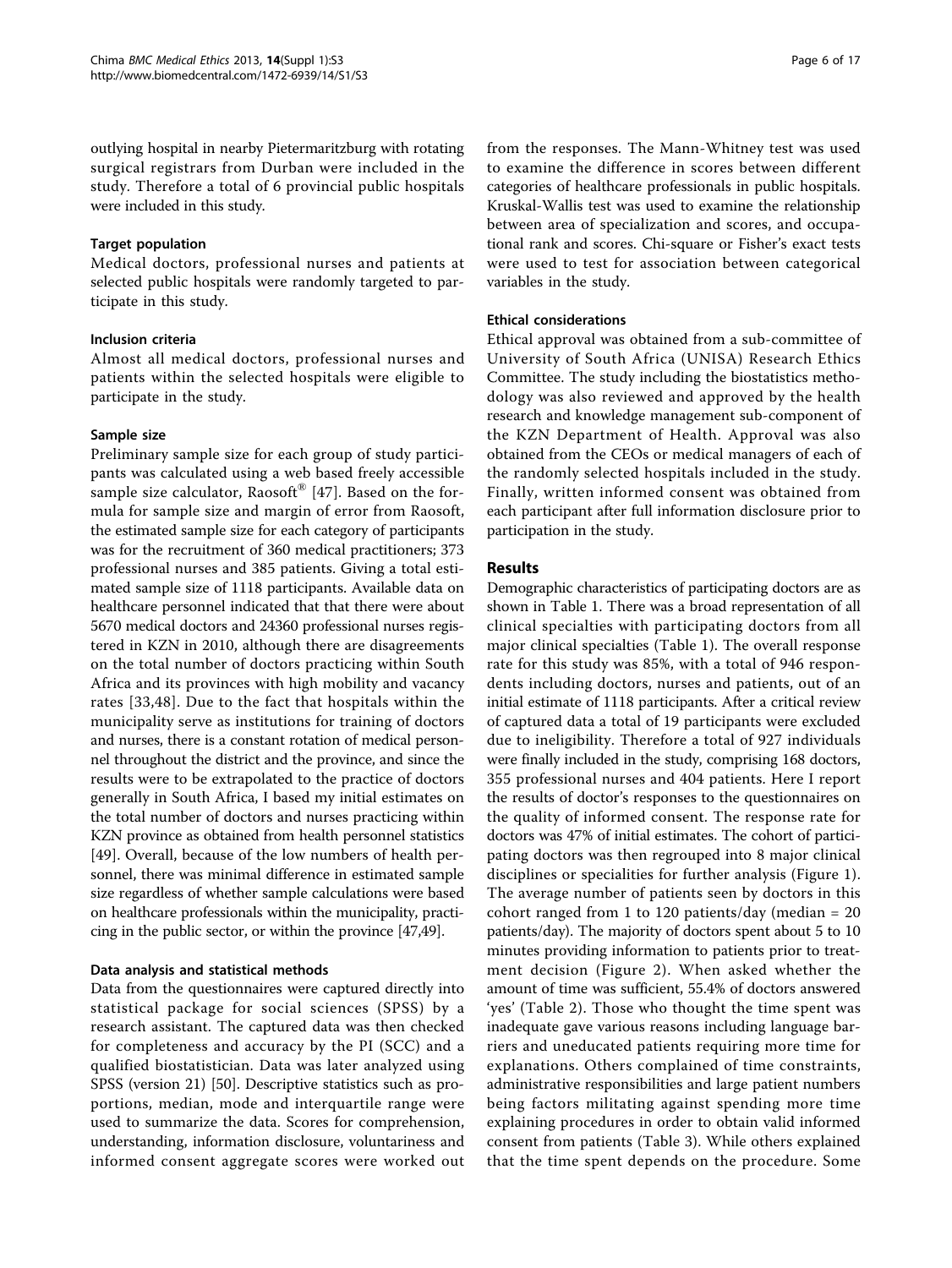<span id="page-6-0"></span>

|  |  | Table 1 Participant demographics |
|--|--|----------------------------------|
|--|--|----------------------------------|

| <b>Doctor characteristics</b>         |                | Valid percent (%) |
|---------------------------------------|----------------|-------------------|
| AGE                                   |                |                   |
| Median                                | 30 years       |                   |
| Range                                 | 22-77 years    |                   |
| Gender                                |                |                   |
| Male                                  | 78             | 49.1              |
| Female                                | 81             | 50.9              |
| Missing data                          | 9              | L,                |
| <b>Occupational Ranks</b>             |                |                   |
| Interns                               | 47             | 28                |
| Registrars                            | 44             | 26.2              |
| Medical Officers (MO)                 | 26             | 15.5              |
| Consultant/Specialists                | 51             | 30.4              |
| Total                                 | 168            | 100               |
| Clinical disciplines/ sub-disciplines |                |                   |
| Paediatrics                           | 42             | 25                |
| Obstetrics and Gynaecology            | 18             | 10.7              |
| Internal Medicine                     | 23             | 13.7              |
| General Surgery                       | 13             | 7.7               |
| Urology                               | 11             | 6.5               |
| General Practice (GP)                 | 11             | 6.5               |
| Orthopaedic s                         | 8              | 4.8               |
| Dermatology                           | 5              | 3                 |
| Radiology                             | 5              | 3                 |
| Anaesthetics                          | 4              | 2.4               |
| Cardiology                            | $\overline{2}$ | 1.2               |
| Gastroenterology                      | $\overline{2}$ | 1.2               |
| HIV Medicine                          | 1              | 0.6               |
| Emergency Medicine                    | 1              | 0.6               |
| Maxillofacial Surgery                 | 1              | 0.6               |
| Neurology                             | 1              | 0.6               |
| Neonatology                           | 1              | 0.6               |
| Oncology                              | 1              | 0.6               |
| Medical management                    | 1              | 0.6               |
| <b>Practice location</b>              |                |                   |
| Public                                | 166            | 99.4              |
| Private                               | 1              | 0.6               |
| Missing data                          | 1              | L,                |

stated that the time spent was "definitely inadequate" with comments like "in an ideal world, patients [should be] counselled for at least 30 minutes with enough time for questions and clarifications".

#### Information given to patients before obtaining consent

When asked about what types of information was generally disclosed to patients prior to obtaining consent. The majority of doctors provided information on 'diagnosis' (96.4%), 89.3% provided information on the 'benefits of treatment', 81% provided information on 'treatment options', 88.7% recommended a specific treatment. About 83.3% gave information on 'risk of refusing treatment',



while 64.9% advised patients on 'the right of refusal'. Only 11.9% of doctors provided information on the 'cost of treatment' (Table [2](#page-7-0)). When asked specifically whether they explained the benefits of the procedure to a patient, 97% of doctors answered affirmatively, while 95% explained the risk of the procedure to patients (Table [4](#page-8-0)). When doctors were asked whether they thought the amount of information provided to patients was sufficient for valid informed consent, 72.5% answered 'yes', 16.1% answered 'no'; while 11.4% answered 'don't know'.

#### Hospital consent form

When asked whether the current consent form used to obtain informed consent from patients is adequate, 62.5% (105) doctors thought it was adequate, while 30.4% (51) answered 'no' and 7.1% (12) answered 'don't know'. When asked to explain why the current universal consent forms used in public hospitals was inadequate, many doctors complained that the current form does not give opportunity to detail specific complications because different clinical conditions may require different mandatory disclosures. Some suggested that the

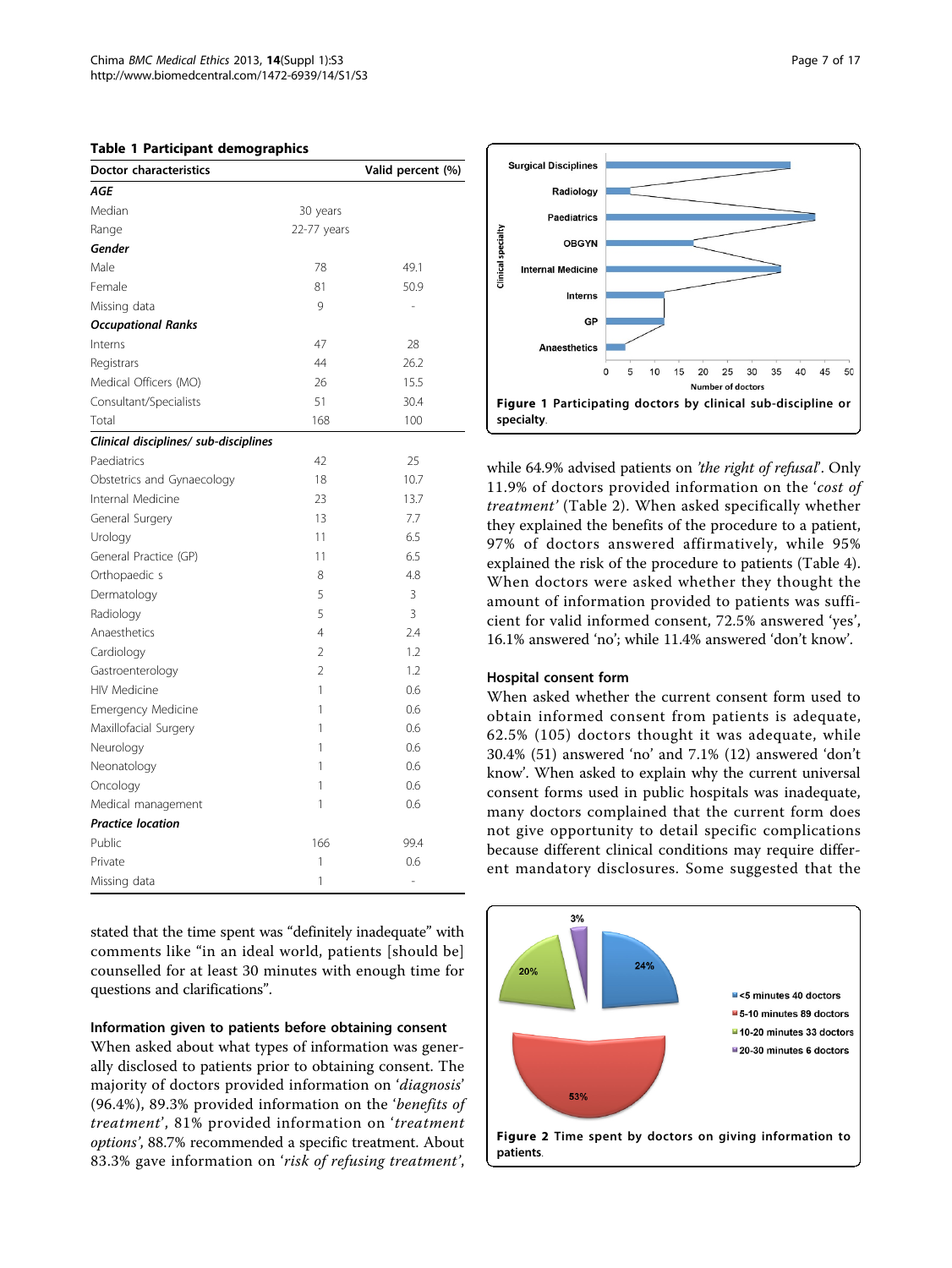| Information disclosed to patients                       | Yes $(% )$ | No (%)     | Don't know (%) |
|---------------------------------------------------------|------------|------------|----------------|
| Diagnosis                                               | 162 (96.4) | 6(3.6)     |                |
| Treatment options                                       | 136 (81)   | 32 (19)    |                |
| Recommended treatment                                   | 149 (88.7) | 19 (11.3)  |                |
| Risk of refusing recommended treatment                  | 140 (88.3) | 28 (16.7)  |                |
| Cost of medical treatment                               | 20 (11.9)  | 148 (88.1) |                |
| Information on general risks                            | 147 (87.5) | 21(12.5)   |                |
| Information on benefits                                 | 150 (89.3) | 18 (10.7)  |                |
| Information on right of refusal                         | 109 (64.9) | 59 (35.1)  |                |
| <b>Probing questions</b>                                |            |            |                |
| Do you think the information you provide is sufficient? | 121(72)    | 27(16.1)   | 19 (11.4)      |
| Do you think this amount of time spent is sufficient?   | 93 (55.4)  | 66 (39.3)  | 9(5.4)         |
| Do you think the hospital consent form is adequate?     | 105(62.5)  | 51 (30.4)  | 12(7.1)        |

<span id="page-7-0"></span>Table 2 Information given to patients by doctors prior to obtaining consent

consent forms should contain tick-boxes for more detailed information disclosure. Others complained that the current form does not take into account "privacy, language and cultural values". For example the form is "done briefly in a language not the patients first language (sometimes cannot get an interpreter), so we take for granted the patients understands when he/she says yes to everything". Others complained that the form contains "no binding space that consent was given or alternatives discussed" or that it was "not specific to minors; when guardian details must be recorded". Others concluded that the current form has not "not kept up with current progress in medico-legal teaching".

#### Nature of risks disclosed to patients

Information about specific risks of each procedure was provided to patients by about 95% of doctors. When asked what types of risks were disclosed to patients? About 92% of doctors said they disclosed the 'most common risks', 86% disclosed 'the most serious risks', while only 21% disclosed 'all material risks' to patients (Table [4\)](#page-8-0). Chi-squared tests were used to test for statistical significance on the types and nature of information disclosed to patients across

#### Table 3 Major challenges to obtaining informed consent by doctors

| Challenges                               | Median score | P-value |
|------------------------------------------|--------------|---------|
| Lack of admin. support e.g. interpreters | 4            | 0.013   |
| Time constraints                         | 2            | 0.226   |
| Work load                                | 3            | 0.110   |
| Lack of education                        | 4            | 0.915   |
| Cultural barriers                        | 5            | 0.551   |
| Language barriers                        | 2            | 0.453   |
| Medical paternalism (doctor knows best)  | 7            | 0.300   |

Notes: (a) Challenges were ranked from 1-7, with 1 being most difficult and 7 being least difficult, median scores are reported here. (b) Tests of statistical significance across all clinical disciplines were done using Kruskal-Wallis test for independent samples, significance level is  $P = 0.05$ 

different clinical specialties. Information on disclosure of 'clinical diagnosis' was statistically significant ( $p \le 0.001$ ), with radiologists least likely to give patients information on diagnosis. Similarly there was statistical difference in disclosure of information on 'recommended treatment'  $(p = 0.002)$ , with anaesthetists and radiologists least likely to recommend treatment to patients. Finally information disclosure on 'treatment options" was also statistically significant across different specialities ( $p = 0.004$ ), with 60% of radiologists, 50% of anaesthetists and 32.6% of paediatricians least likely to discuss treatment options with their patients. All other categories of information disclosed were not statistically significant across different clinical specialties (Table 2).

#### Methods used to obtain consent from patients

When asked how patients normally provide consent for clinical procedures. About 6.7% of doctors said 'verbally', 50.9% answered 'written', 34.5% said both verbally and written, while 7.9% answered 'it depends'. Doctors who answered 'it depends' gave various reasons for obtaining consent using different formats. Most stated that it depends on the type of procedure. Others said it depends if it is an 'emergency' or if the patient is unconscious or a minor. Others obtained telephonic consent when parent/ guardian was not available, while others said sometimes the hospital superintendent would give the necessary consent in an emergency. Some doctors said it depends if written consent is required by law. There was no statistical difference across specialities or occupational ranks in methods of obtaining consent ( $p = 0.587$ ).

#### Comprehension/understanding of information disclosed

To examine the extent of patients understanding of informed disclosed by doctors, we asked questions about the language and methods used to obtain informed consent from patients. When communicating with patients, 64.3% (108) doctors used 'English language', 44.6% (75)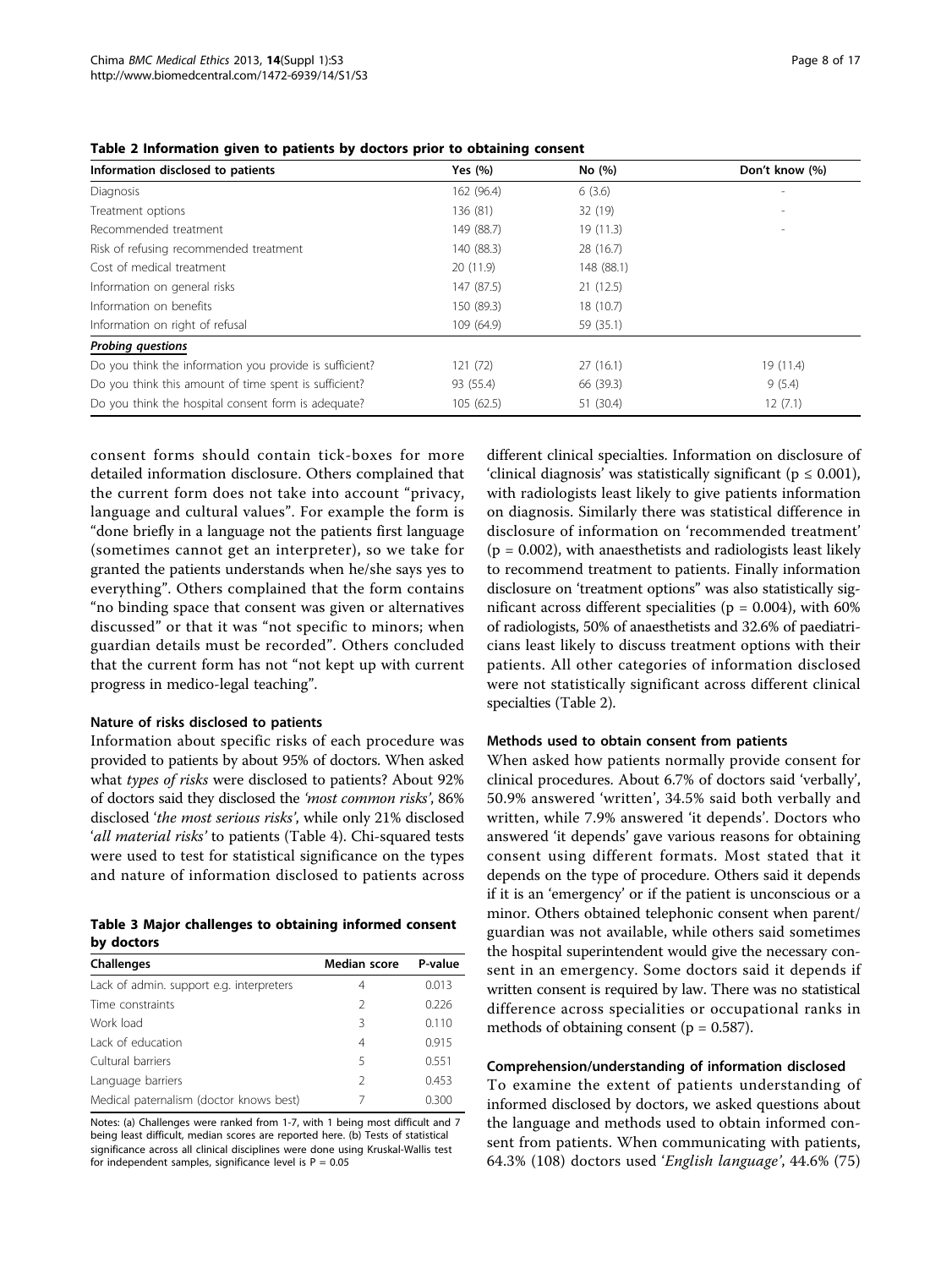<span id="page-8-0"></span>

| Table 4 Nature of risks disclosed to patients |  |  |  |  |  |
|-----------------------------------------------|--|--|--|--|--|
|-----------------------------------------------|--|--|--|--|--|

| Types of risks disclosed                              | Yes $(% )$ | No (%)     | Don't know (%) |
|-------------------------------------------------------|------------|------------|----------------|
| Most serious risks                                    | 144 (85.7) | 18 (10.7)  | 2(1.2)         |
| Most common risks                                     | 152 (92.1) | 13(7.9)    | $\sim$         |
| All material risks                                    | 35(21.2)   | 117 (70.9) | 13(7.9)        |
| Do you explain risks of the procedure to patients?    | 158 (94.6) | 8(4.8)     | 1(0.6)         |
| Do you explain benefits of the procedure to patients? | 162 (97)   | 4(2.4)     | 1(0.6)         |

used the 'patients' local language', while 69% (116) doctors said they used 'both English and the patients local language'. To enhance or facilitate understanding of information disclosed to patients, 96.4% (162) doctors used 'words' or communicated verbally, 20.2% (34) used 'pictures', 41.7% (70) used 'diagrams', while 72% (121) used 'interpreters' to communicate with patients. When doctors were asked if they think patients understood the information given to them; 76.4% (126) answered 'yes'; 3.6% (6) answered 'no'; 12.7% (21) answered 'don't know', while 7.3% (12) said they 'didn't think so'.

#### Competence or capacity to give informed consent

When asked whether they generally presumed that patients had the capacity to consent to treatment, 67.3% (113) doctors answered 'yes', 31% (52) answered 'no', while 1.8% (3) answered 'don't know'. When asked whether they routinely assessed a patient's capacity to give consent to treatment, 58.9% (99) doctors answered 'yes', 37.5% (63) answered 'no'; while 3.6% (6) said they 'don't know'. When asked to rank the most important factors in assessing patients' capacity, 73% (123) doctors ranked 'level of consciousness' first, 74% (125) ranked 'age' second; 72.6% (122) ranked 'educational level' third, 65.5% (110) ranked 'appearance, fourth while 66.67% (112) ranked 'sex' of the patient last in terms of importance.

#### Methods used to assess capacity

When asked to rank methods used in assessing patients' capacity when confronted with difficult cases, 72.6% (122) doctors ranked 'mental status examination' first, 70.8% (119) ranked 'psychiatric consultation' second, 66.1% (111) and 58.9% (99) doctors ranked 'ethics consultation' and 'use of surrogates' equally third respectively, while 'court adjudication' was ranked fourth by 62.5% (105) doctors. About 28.6% (48) of doctors said they would use 'none of the above' methods. When asked to specify what method they routinely used in assessing patients capacity when dealing with difficult cases, majority of doctors said they used a mini- mental status exam (MMSE), followed by level of consciousness or orientation in time place and person, and the Glasgow coma scale (GCS) in difficult cases. Others said they would involve parents/guardians especially in paediatric cases, while some said they would

use other surrogates such as a social worker/psychologist, family members or the hospital superintendent. There was no significant difference across clinical specialties in terms of 'presumption of capacity' ( $p = 0.110$ ) or routine assessment of capacity ( $p = 0.698$ ).

## Consent in emergency situations

When doctors were asked whether they obtained consent in emergency cases, 54.2% (90) doctors answered 'yes', 19.9% (33) answered 'no', 24.1% (40), said 'it depends', while 1.8% (3) said they 'don't know'. Doctors who answered 'it depends' gave various reasons for not obtaining consent in emergency cases, including level of consciousness or mental status of the patient, availability of parent or guardian to serve as surrogate. Others said if the patient was in a stable condition and able to comprehend, then they would obtain consent. Others said if patient is incapacitated, then proxy consent is obtained from the consultant or medical superintendent of the hospital. Others indicated that it depends on the procedure and whether it was a life threatening situation.

## Voluntariness and consent to treatment

When doctors were asked whether they would 'allow patients to choose a medical procedure or treatment', 53% (88) doctors answered 'yes', 44.6% (74) said 'no', while 2.4% (4) answered 'don't know'. To further explore whether doctors allowed their patients to exercise choice or act on their own free will during clinical encounters, doctors were asked about their understanding and use of implied and presumed consent in practice.

## Implied or presumed consent practices

When doctors were asked whether they ever used implied or presumed consent when treating patients, 53% of doctors said 'yes', while 47% answered 'no'. More doctors said they used implied consent in an emergency rather than in the than in the hospital wards or clinics (Table [5](#page-9-0)). When asked how often they used implied or presumed consent in practice, about 39% of doctors used implied or presumed consent sometimes or occasionally, while 26% used it on rare occasions. Only about11% used it all of the time, while 24% said they never used it at all (Figure [3](#page-9-0)). About 66% of doctors also said they obtained specific consent for certain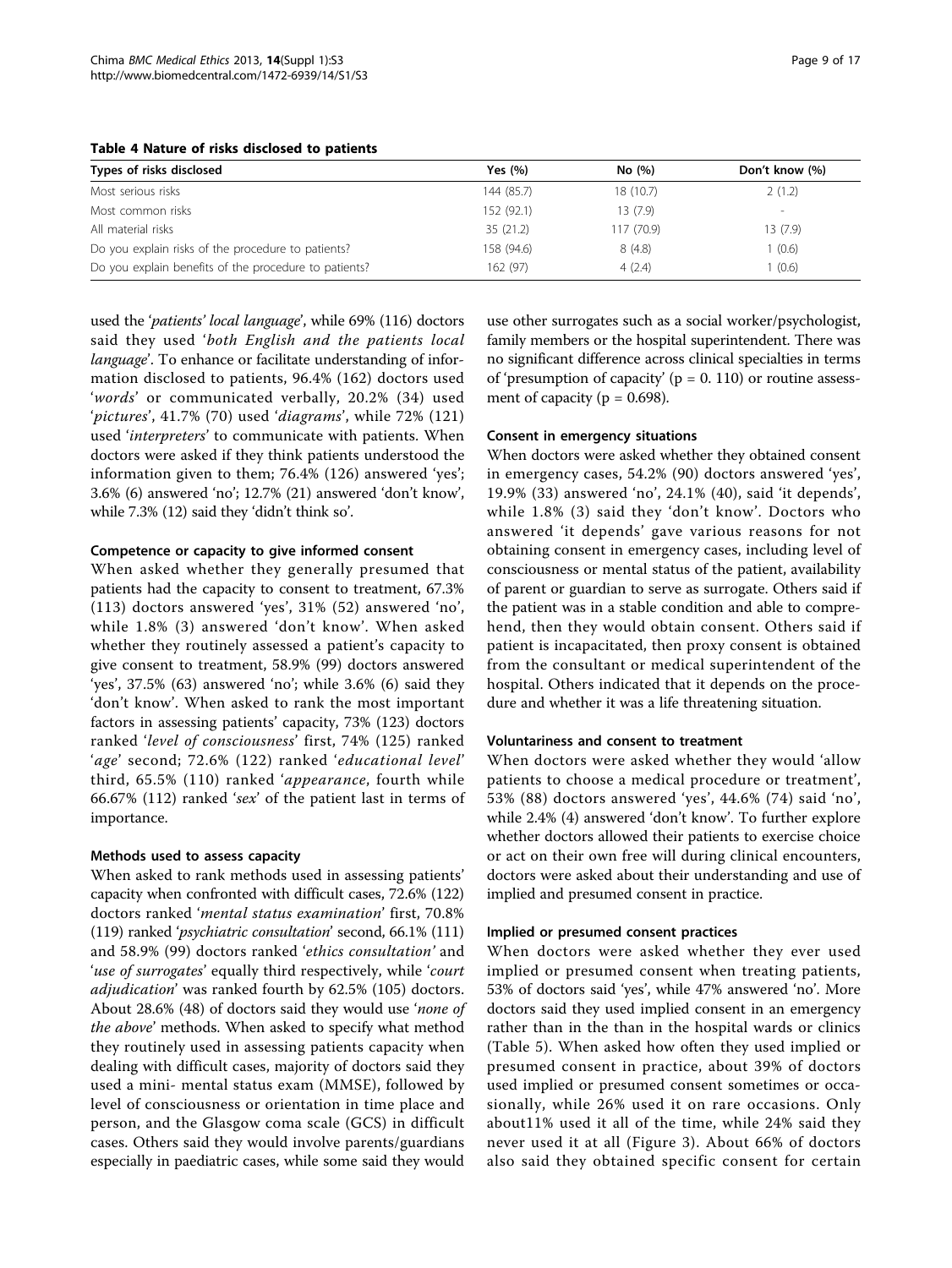| Implied/presumed consent                              | Yes $(% )$    | No (%)      | Don't know (%) |  |
|-------------------------------------------------------|---------------|-------------|----------------|--|
| Do you ever use implied/presumed consent in practice? | 80/168 (53)   | 71/168(47%) |                |  |
| When do you use implied/presumed consent:             |               |             |                |  |
| 1. When patients' present at the clinic?              | 49/168 (34)   | 95/168 (66) | 1/168(1)       |  |
| 2. When patients are admitted to the ward?            | 45/168 (31)   | 98/168 (68) | 1/168(1)       |  |
| 3. In an emergency?                                   | 69/168 (48)   | 73/168 (50) | 3/168(2)       |  |
| How often do you use implied/presumed consent?        |               |             |                |  |
| Some of the time or occasionally                      | 53/168 (38.7) |             |                |  |
| Seldom or rarely                                      | 36/168(26.3)  |             |                |  |
| All of the time                                       | 15/168 (10.9) |             |                |  |
| Never                                                 | 33/168 (24.1) |             |                |  |
| Do you obtain consent for other specific procedures?  | 95/168 (66)   | 49/168 (34) |                |  |

<span id="page-9-0"></span>Table 5 Use of implied or presumed consent in clinical practice

procedures, especially for minor and major surgical procedures or blood transfusions (Table 5). The issues surrounding voluntariness and consent to treatment will be evaluated further from the point of view of patients, when patients' data are analysed.

#### Major challenges to obtaining informed consent

Doctors were asked to rank a series of potential challenges experienced while obtaining informed consent in practice, on a seven point scale of 1-7, with 1 being most difficult and 7 as least difficult (Table [3\)](#page-7-0). The major challenges identified by doctors in this setting included 'language difficulties', ranked highest by 87.5% of doctors, 'time constraints' ranked second by 86.9% doctors, followed by 'work load' 85%, lack of education 84.5%, and lack of administrative support e.g. interpreters' 82% of doctors. The least important constraints identified were 'cultural barriers', by 79.8%, while medical paternalism (doctor knows best)' was ranked last by 78% of doctors (Figure 4). Cultural barriers identified by doctors included religious beliefs such as Jehovah's witnesses or cultural abhorrence of organ transplantation, amputations and blood transfusions. The need to obtain approval from husbands or family members prior to giving consent, preference for traditional healers, cultural taboos, and 'disempowered



## General knowledge of basic informed consent laws and regulations

To test for general know of informed consent laws and regulations in South Africa, doctors were asked some specific questions. When asked to select the current age of consent to routine treatment in South Africa, only 70.7% of doctors were able to correctly answer '12 years'. This question was answered wrongly by many doctors with 10.8% saying '15 years', 15.3% answered '18 years'; 1.9% answered '21 years', while 1.3% did not know. Further, when asked to select the correct age when women can consent to termination of pregnancy (TOP) in accordance with South African law, only 29.6% of doctors correctly answered 'any age'. Majority gave the wrong answer with 50.9% choosing '12 years', 13.2% chose '15 years', 3.8% chose '18 years', while about 2.5% did not know the correct age. Chi-squared tests were used to test for statistical significance in terms of general



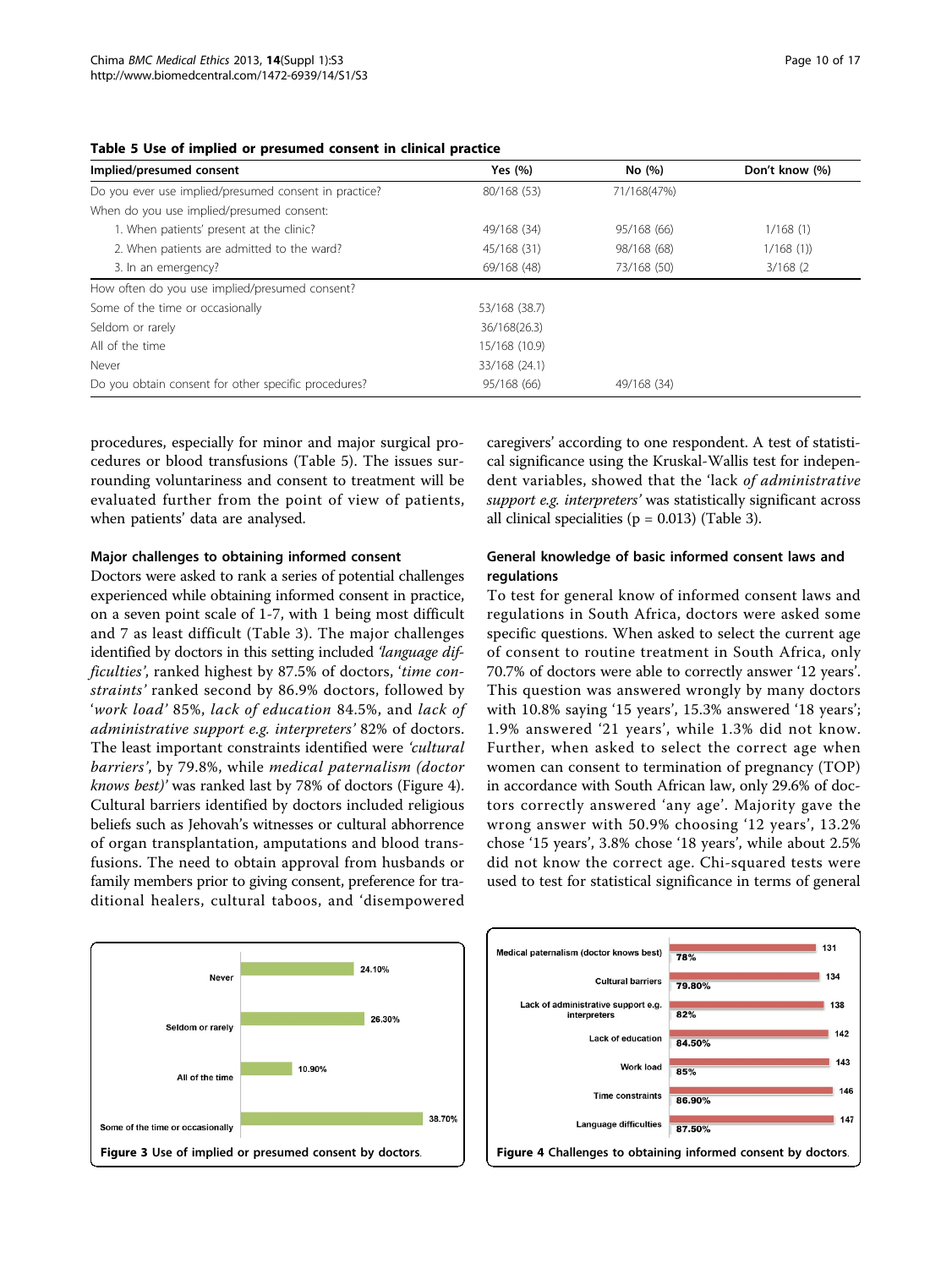knowledge of informed consent laws and regulations across all specialities. There was no statistical significance detected in terms of age of consent, age for women to request for TOP, or standards of information disclosure.

## Responsibility for obtaining consent

When asked whose responsibility it was to assure that adequate information was provided before informed consent, only 61.7% (100) doctors thought it was the 'doctor or healthcare professional's responsibility'. About, 41% (66) answered that 'both the doctor and patient were jointly responsible', while 5% (8) thought it was 'the patient's responsibility'.

## Standards for information disclosure

When asked whether the current standards for information disclosure were based on a 'reasonable doctor' or 'prudent patient standard'. Most doctors, 60.2% (97) answered that was based on a 'reasonable doctor standard', while 47.8% (76) correctly answered 'prudent patient standard'. When asked whose duty it was to obtain consent from patients in practice, 66.3% (110) doctors correctly answered that it was responsibility of the 'doctor performing the procedure or treating the patient'. About 6.1% (10) doctors said 'nurses', were responsible, 44.6% (74) said 'junior doctors' were responsible, while 10.8% (18) thought it was the responsibility of 'any available healthcare professional', 3.6% (6) doctors did not know.

#### Page 11 of 17

#### Informed consent aggregate scores (ICAS)

To compare informed consent practices across occupational ranks of doctors and nurses, as well as between clinical specialties. I developed an aggregate score using a modified version of the method described by Sugarman and others [[51\]](#page-16-0). While the previous authors used a series of seven questions derived from a brief informed consent evaluation protocol (BICEP) during research studies [[51](#page-16-0)]. Here I have selected a series of questions from the questionnaire which relate to information disclosure, voluntariness, assessment of capacity and understanding or comprehension (Table 6). A total of twelve questions from the questionnaire were adjudged to satisfy these criteria. Each of the selected questions was given a rank score of one (1) and the aggregate score is the sum of the scores (12) (Table 6). ICAS aggregate scores for all doctors by occupational rank ranged from 1 to 12, with a median score of 10 (SD = 2.28). The lowest scores were recorded by interns and registrars with a median score of 9, while medical officers and consultants/specialists recorded a median score of 10 respectively (Figure [5](#page-11-0)). Tests of statistical significance for ICAS scores by occupational rank of doctors was not statistically significant ( $p = 0.174$ ). However, comparison of ICAS scores by clinical speciality using the Kruskal-Wallis test was statistically significant ( $p =$ 0.005). In this case anaesthetists and radiologists had the lowest ICAS scores with a median score of 7 and 8, respectively, while the highest scores were obtained by

| A. Information disclosure:                                                                | <b>ICAS Score</b> |          |  |
|-------------------------------------------------------------------------------------------|-------------------|----------|--|
| What information do you routinely provide to your patients?                               |                   |          |  |
|                                                                                           | Yes               | No       |  |
| Diagnosis                                                                                 |                   | $^{(1)}$ |  |
| Treatment options                                                                         |                   |          |  |
| Recommended treatment                                                                     |                   |          |  |
| Risks of refusing recommended treatment                                                   |                   |          |  |
| General risks                                                                             |                   |          |  |
| <b>Benefits</b>                                                                           |                   |          |  |
| Right of refusal                                                                          |                   |          |  |
| B. Capacity/Competence                                                                    |                   |          |  |
| Do you routinely assess the competence of your patients to consent to treatment?          |                   |          |  |
| Do you generally presume that your patients have the capacity to consent to treatment?    |                   |          |  |
| C. Voluntariness                                                                          |                   |          |  |
| Do you allow your patients to choose a procedure or particular treatment?                 |                   | $\Omega$ |  |
| D. Understanding                                                                          |                   |          |  |
| Do you think your patients understand the explanations given to them?                     |                   | 0        |  |
| E. Consent or agreement                                                                   |                   |          |  |
| Do you think the information you provide is sufficient to procure valid informed consent? |                   | 0        |  |
| Total: Informed consent aggregate score (ICAS)                                            | 12                | 0        |  |

Note: The question about cost of medical treatment is excluded from this ICAS calculation in this cohort because the cost of healthcare services public in hospitals is free

#### Table 6 Questions used to calculate ICAS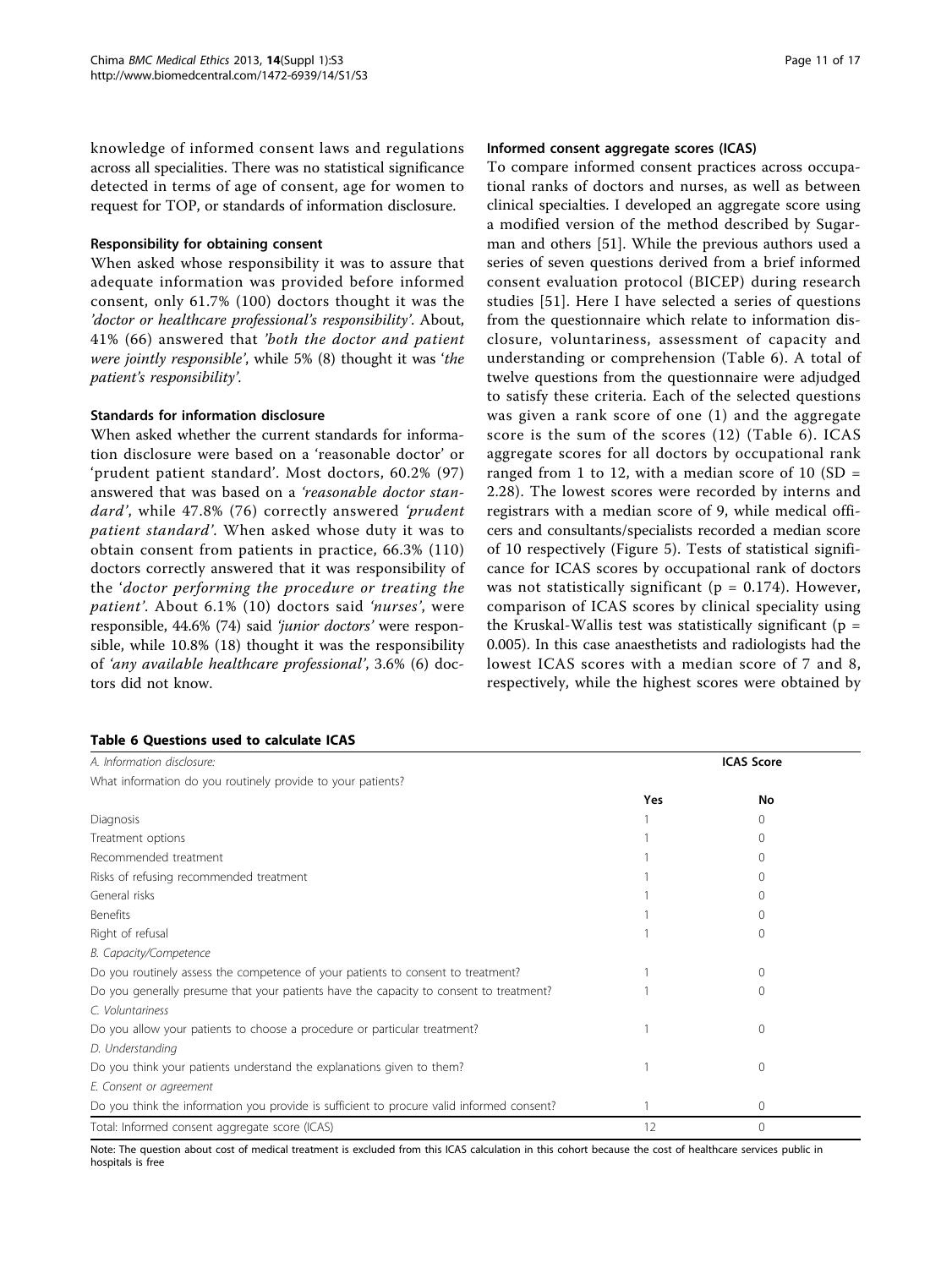<span id="page-11-0"></span>

OBGYN, Internal medicine and GP doctors with a median score of 10.50 (Figure 6). Finally when the ICAS scores of doctors was compared with that of professional nurses. Scores by professional nurses was lower than that of doctors with a median score of 8, while the median score for doctors was 10. The difference in scores between doctors and nurses was highly statistically significant ( $p \le 0.001$ ), using the Mann-Whitney U test for independent samples at a significance level of 0.05.

## **Discussion**

Most studies evaluating the quality of informed consent especially in developing countries have focused on informed consent practices in clinical research. These include previous studies from Nigeria [[52\]](#page-16-0), Uganda [\[53](#page-16-0)], South Africa [[54](#page-16-0)] and Mali [\[55\]](#page-16-0). Most of these studies reported problems with comprehension and understanding of the informed consent process by patients including the right of withdrawal [\[52-55](#page-16-0)]. Other studies from developed countries have contended with problems of subject's therapeutic misconception, voluntariness and measurement of capacity to consent during biomedical research and clinical trials [\[51,56](#page-16-0)-[58\]](#page-16-0). While many studies on informed consent have focused on clinical trials



and biomedical research, very few studies have actually looked at the quality of informed consent in clinical practice, especially in Africa [[59-61\]](#page-16-0). The paucity of studies in the area of clinical practice is surprising considering that patients or individuals are more likely to seek treatment for routine medical care than be involved in biomedical research. Nonetheless most of the studies from developing country settings have highlighted the need for more education in biomedical ethics for researchers, healthcare practitioners, as well as patients or human subjects of biomedical research [[52](#page-16-0)-[55\]](#page-16-0). Some studies have identified the need to improve the quality of informed consent documents, including the need for simplified language to enhance participant understanding [[62](#page-16-0)]. Others have highlighted the different notions of informed consent such as the moral and legal dimensions of consent which have the potential to impact on the quality and practice of informed consent, including information disclosure, understanding and shared decision making [[63\]](#page-16-0).

#### Standards of information disclosure

One of the more controversial areas of informed consent in practice has hovered around the amount of information disclosure required before consent can be considered valid. On this consideration there are two contesting schools of thought. One is the 'reasonable doctor standard' based on English common law as outlined by McNair J in Bolam v Friern HMC [\[64\]](#page-16-0) generally known as the Bolam test, which states that: "A doctor is not guilty of negligence if he has acted in accordance with the practice accepted as proper by a responsible body of men skilled in that particular art...". It has been argued that English courts have opted for a paternalistic approach by following the reasonable doctor standard which bases disclosure on the clinical judgement or accepted practice or substantial risk/normal/usual risk principles as established in *Bolam* [\[22,23](#page-15-0)] and reaffirmed by the House of Lords in the case of Sidaway case where Lord Templeman argued that [[65](#page-16-0)]:

"At the end of the day, the doctor bearing in mind the best interests of the patient and bearing in mind the patients right to information which will enable the patient to make a balanced judgement, must decide what information should be given to the patient, and what terms that information should be couched..."

However, Lord Scarman in the same case suggested the use of a 'prudent patient standard' arguing that: " It was a strange conclusion if our courts should be led to conclude that our law...should permit doctors to determine in what circumstances...a duty arose to warn." [[65\]](#page-16-0). The Courts in North America, have maintained in cases such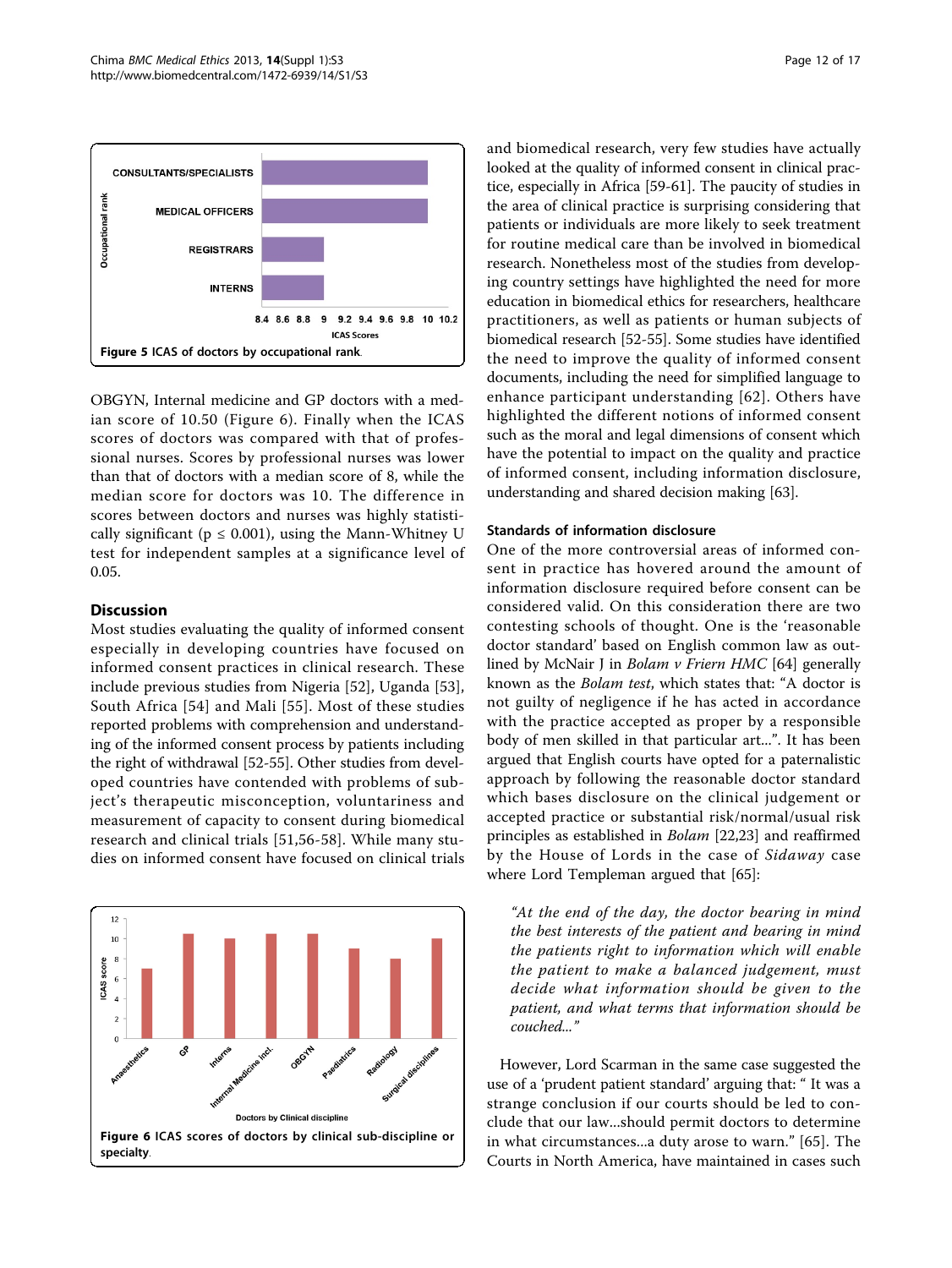as Canterbury v Spence [\[17](#page-15-0)] and Reibl v Hughes [[66](#page-16-0)] that a patient must be informed of all material risks, where those 'material risks' would consist of what a reasonable person, in such a patients position, would be likely to attach significance to, in deciding whether to accept or forego a proposed treatment. In South African case law the issue of how much information should be disclosed to patients has been the subject of debate since  $Lymberg$  $\nu$  *Elliot* [[67\]](#page-16-0) where the Court was of the opinion that a 'doctor is not obliged to disclose all the conceivable complications that may arise during a medical procedure.' However in *Castell v DeGreef* the Court concluded, that a doctor is obliged to warn the patient of all the 'material risks' inherent in the proposed treatment. Where material risks is based on a 'prudent patient standard' [[26\]](#page-15-0). Therefore the current requirements for information disclosure in South Africa are consistent with the practice in North America as outlined in section 6 of the NHA [[28\]](#page-15-0). These requirements reaffirm the need for disclosure of all material risks with few exceptions. In the current study, the results show that while the majority of South African doctors complied substantially with the requirements of the NHA in terms of information disclosure (Table [2](#page-7-0)), only about 21% of doctors complied with the 'material risks' standard in terms of risk disclosure (Table [4](#page-8-0)). Further, a majority of doctors (60%) chose the 'reasonable doctor' rather than the 'prudent patient' standard as the required standard for information disclosure in clinical practice. Therefore the current practice by doctors in terms of information disclosure is inconsistent with ethical guidelines from the HPCSA [[68\]](#page-16-0) or current local laws [[26-28\]](#page-15-0).

#### Comprehension of information disclosed

It has suggested that in developing countries such as South Africa, where education standards and literacy levels are low, knowledge and power asymmetry usually exist between patients and health care professionals [[34,35\]](#page-15-0). It is also important to recognize the historical backdrop of colonialism and racism, and ongoing challenges of poverty and exploitation [[30-32](#page-15-0)]. In spite of such considerations however, doctors still have an obligation to adequately explain clinical procedures to patients without turning them or surrogates into students of medicine [[69](#page-16-0)]. The ability to use written information is important to comprehension and understanding [[70](#page-16-0)], as such barriers to communication arising from illiteracy and language differences may prevent a common understanding of medical procedures, thereby putting patients at risk of providing consent without comprehension [[71](#page-16-0)]. It is therefore important that healthcare providers ensure that patients understand the proposed treatment or procedure prior to providing consent. Some authorities have suggested a verbal or written

test to ascertain patient capacity, competence or understanding before considering informed consent valid [[58](#page-16-0)].

## Language

In the current study one of the major barriers towards obtaining valid consent by doctors has been listed as 'language difficulties', ranked highest by 88% of doctors in this cohort. This was supported by complaints about 'lack of education' (85%) and lack of interpreters by 82% of doctors (Figure [4\)](#page-9-0). Therefore it cannot be overemphasized that one of the major barriers to obtaining valid informed consent in this environment is the issue of language. It has been argued that language barriers can have a deleterious effect on healthcare service delivery, leading to such errors as misdiagnosis, failure of preventive therapy or non-adherence to prescribed medication, which could ultimately lead to charges of medical negligence and award of substantial damages against doctors [\[72](#page-16-0)]. The issues of language difficulties and the necessity for appropriately trained interpreters, is not limited to developing countries, but is also a barrier to proper healthcare services delivery in developed countries such as the USA or any multicultural/multilingual society [[72](#page-16-0)]. Currently South Africa has 11 official languages; therefore language barriers, especially the absence of adequately trained interpreters to assist healthcare professionals in providing care to patients is a major problem. In another study at a South African district hospital, the authors concluded that language barriers in hospitals create significant problems for healthcare professionals and can impact negatively on patients' rights to confidentiality, informed consent and the quality of healthcare service delivery [[73\]](#page-16-0). Other cultural barriers identified by doctors in this study include different cultural beliefs about blood transfusion and amputations. The impact of family members in decision-making, especially husbands within the traditional African cultural ethos. All of these can serve as barriers to the appropriate practice of informed consent in developing country settings [\[34](#page-15-0)[,74](#page-16-0)]. To further improve understanding and comprehension during the informed consent process, the US National Bioethics Advisory Commission (NBAC) has suggested that community participation is acceptable, which may include providing written information sheets for discussions with family members and holding community meetings, but cautions that family permission should not replace the requirement for individual informed consent [[75](#page-16-0),[76](#page-16-0)].

## **Capacity**

In the common law there is a presumption that any adult person has the capacity to consent or refuse medical treatment unless proven otherwise by acceptable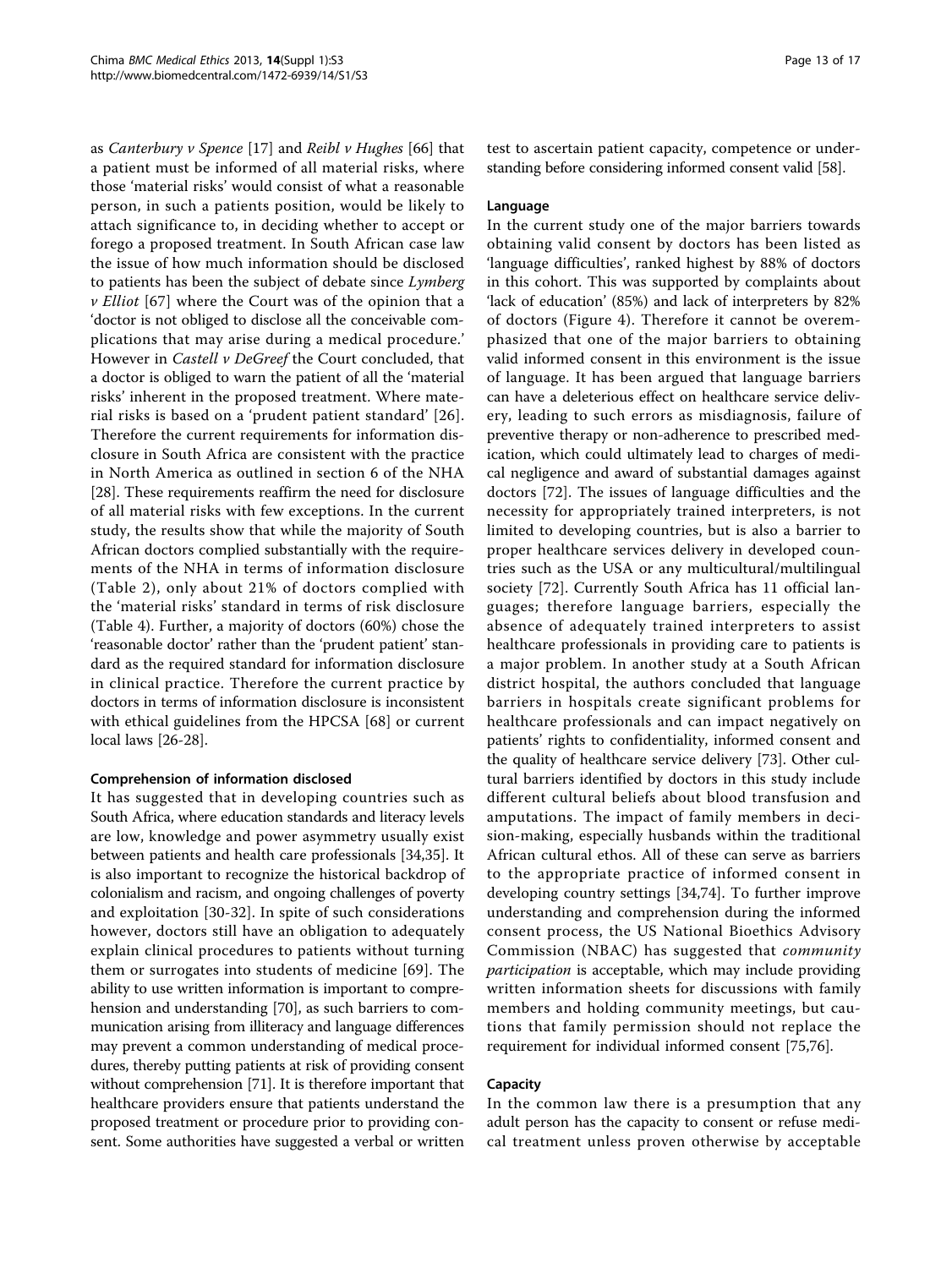evidence. A lack of capacity cannot be established merely by reference to a person's age, appearance, and intelligence, level of education, or any condition or aspect of behavior, which might lead others to make unjustified assumptions about capacity [[2\]](#page-15-0). According to the Court in Richmond v. Richmond [[77\]](#page-16-0):

Capacity is ultimately a legal not a medical decision... it is for the court to decide the question of capacity, although the court must pay attention to the evidence of experts in the medical profession who can indicate the meaning of symptoms and give some idea of the mental deterioration which takes place in cases of this kind....

Thorpe J summarized the common law test for capacity in Re C [\[78](#page-16-0)] where he said that: the patient must be able to (a) comprehend and retain the information (b) believe it (c) weight it in the balance so as to arrive at a choice. The UK Mental Capacity Act [[79\]](#page-16-0) further simplified this test, which now states that a person is deemed incapable of making a decision and exercising autonomy rights where that person is unable:

a) To understand the information relevant to the decision, b) To retain that information

c) To use or weigh that information as part of the process of making the decision, or

d) To communicate his decision (whether by talking, using sign language or any other means) [\[2](#page-15-0),[78](#page-16-0),[79\]](#page-16-0). In the current study about 67% of doctors said that they would presume that patients have the capacity to consent to treatment, although this low percentage may have been influenced by the large number of pediatricians within our study cohort, who would normally assume that their patients could not provide consent based on their age. Similarly, only 59% of doctors in this cohort routinely tested their patients for capacity to prior to treatment. On the other hand the majority of doctors accurately ranked factors such as level of consciousness, age, educational level, appearance and sex, in descending order, as being factors used in the assessment of capacity. Also, only 71% of doctors accurately identified 12 years as the age of consent to routine medical treatment in South Africa, while only 30% of doctors correctly identified the age of consent to TOP as 'any age", as stipulated in the Choice on termination of pregnancy Act [[80](#page-16-0)]. This evidence suggests inadequate knowledge of current local laws and regulations on informed consent in South Africa. When assessing capacity in difficult cases, majority of doctors responding said they would use a MMSE, GCS or orientation in time place and person, to ascertain patient's capacity to give consent to treatment. This is contrary to previous studies on capacity assessment tools for medical treatment which concluded that both the MMSE and GCS should be viewed as blunt instruments when determining patients' capacity [[56\]](#page-16-0). Perhaps more sensitive capacity assessment tools, such as the MacArthur Competence Assessment Tool–Treatment (Mac-CAT-T) should be evaluated for use in this setting [[56,58](#page-16-0)].

#### Voluntariness and consent or agreement to treatment

Voluntariness of consent has been one of the more difficult areas to assess by empirical methods because of the variations in patients' clinical condition and cultural norms associated with the concept of voluntariness [[14](#page-15-0)[,57,63](#page-16-0)]. In African traditional societies the influence and respect for family, friends and elders is very important in accordance with cultural ethos. Therefore, it is not unusual for individuals to seek the advice of family, friends and relatives before making important decisions related to healthcare [[34,](#page-15-0)[59](#page-16-0),[63\]](#page-16-0). While these types of interference may be considered undue influence in western cultures, with their history of libertarian autonomy and individual rights. African societies are more accepting of collective decision making, based on a different concept of autonomy derived from Ubuntu or "sumus, ergo sum, (we are, therefore I am)" [\[81\]](#page-16-0). It is generally recognized that voluntariness in informed consent means that the patients' consent must be given voluntarily, devoid of any undue influence or coercion either by fraudulent misrepresentation or trickery from the physician or family or friends [[14](#page-15-0)[,76\]](#page-16-0). According to Lord Donaldson in  $Re T$  [[82](#page-16-0)]:

If...his will was overborne; the refusal will not have represented a true decision. In this context the relationship of the persuader to the patient-for example, spouse, parents or religious adviser-will be important, because some relationships more readily lend themselves to overbearing the patient's independent will than others.

In our current study I have tried to study voluntariness by asking some indirect questions from doctors such as whether doctors would allow patients to choose a particular procedure or treatment, only 53% answered affirmatively. Similarly when asked whether doctors ever used implied or presumed consent in practice, 53% answered in the affirmative. When further asked how often they used implied or presumed consent in practice, 39% said occasionally, 26% said rarely, while 11% said all of the time. Only 24% of doctors said they 'never' used implied or presumed consent in practice (Figure [3\)](#page-9-0). This suggests some elements of medical paternalism are still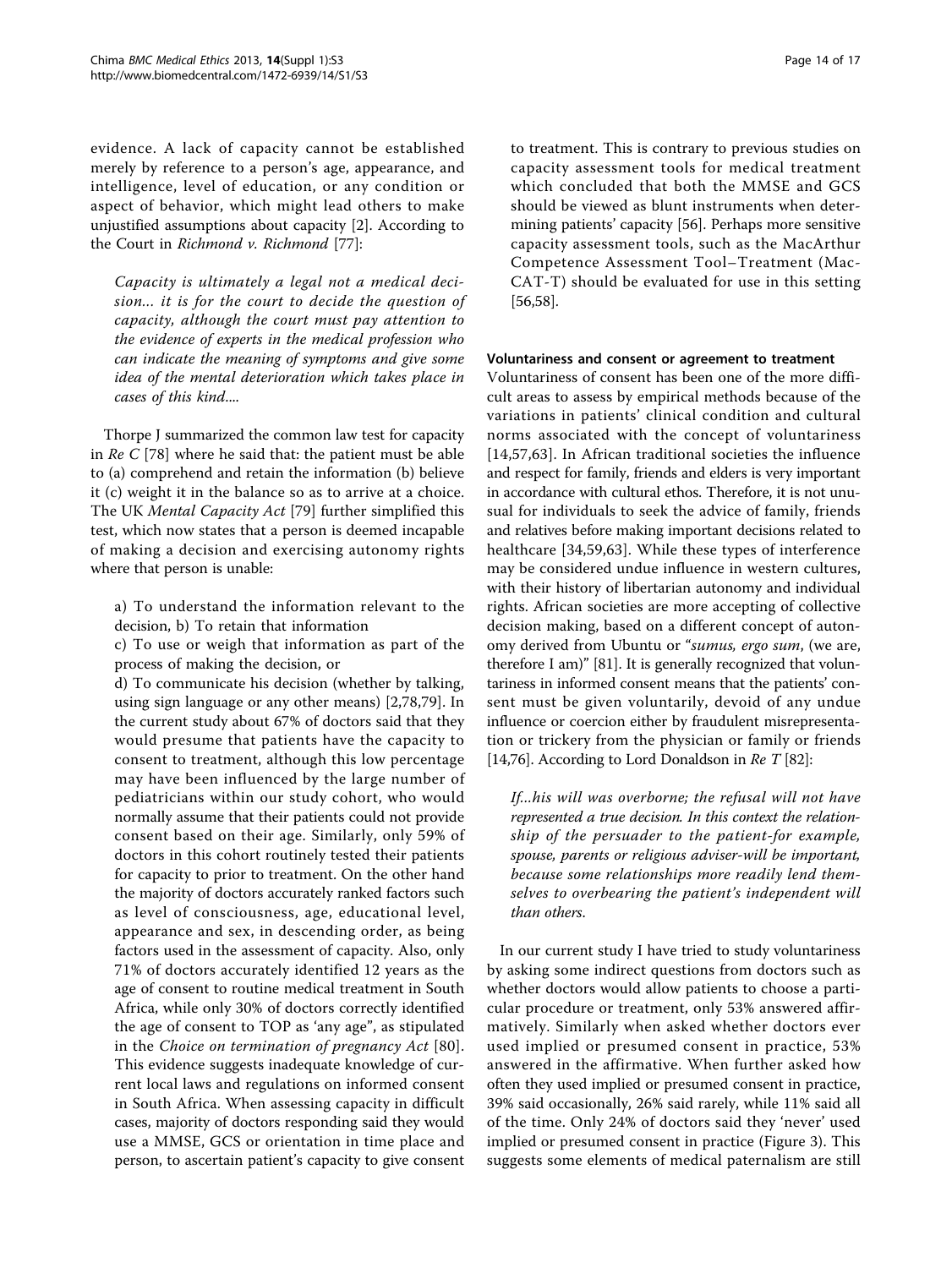prevalent in clinical practice in this environment. It appears that many doctors resort to implied/presumed consent in lieu of obtaining legally valid consent, contrary to ethical guidelines from the HPCSA, which advices doctors not to simply presume that patients have given consent when they lay down on the examination table [[68\]](#page-16-0), consistent with the injunction of the Court in Stoff-berg v. Elliot [[24\]](#page-15-0) which stated that:

A man by entering a hospital does not submit himself to such surgical operations as the doctors in attendance upon him might think necessary...he retains his rights of control and disposal of his own body; he still has the right to say what operation he will submit to, and unless consent to an operation is expressly obtained, any operation performed on him without his consent is an unlawful interference with his right of security and control of his own body."

Perhaps this unquestioned practice could be explained by the power asymmetry that exists between doctors and patients or special respect shown to doctors by patients in this environment as described in another study from Nigeria [[59](#page-16-0)]. It may also be associated with the many challenges experienced by doctors practicing in this environment including heavy workload and lack of administrative support (Figure [4\)](#page-9-0).

## Comparative analysis of ICAS scores

Analysis of ICAS scores showed that interns and registrars scored lower than medical officers and consultant/ specialists. This could be explained by the fact that interns and registrars are still trainees and it should be expected that their knowledge of informed requirements would be lower than that of their trainers and supervisors. Across clinical subspecialties radiologists and anaesthetists scored lower than internists and surgeons and GPs. This is somewhat consistent with findings from another study in Croatia where anaesthetists scored lower than internists and surgeons on informed consent [[83](#page-16-0)]. The plausible explanation is that because radiologists and anaesthesiologists are ancillary subspecialties, they may not be required to provide information to patients such as diagnosis treatment options etc. and may also depend on primary care physicians to obtain prior informed consent prior to referral for supplementary services [[68](#page-16-0)]. In the case of nurses and doctors, it should be expected that doctors are more knowledgeable about informed consent regulations, because doctors are generally better trained in the areas of medical law and ethics and are required to make final decisions regarding patient care, therefore the requisite knowledge about regulations and practice maybe more rigorously enforced by the regulatory authorities.

#### Conclusions

Previous studies on informed consent in Africa have shown that while doctors are generally knowledgeable about the ethical doctrine of informed consent, the application and adherence to the legal and ethical requirements of informed consent is usually lacking in practice. Analysis of data from this study confirm these observations by showing that doctors practicing in public hospitals in South Africa are generally knowledgeable about some aspects of informed consent, such as information disclosure. However not all adhered to the critical elements as specified in the NHA, or the requirements based on international standards of care or local ethical guidelines. The major challenges militating against the proper practice of informed consent as identified in this study were related to issues of language barriers and lack of administrative support, especially interpreters to assist with communicating with patients. Others factors identified include large patient numbers with associated time constraints and workload. These results show that while the majority of doctors spent an average of 5-10 minutes on obtaining informed consent, this amount of time was considered inadequate by many doctors. Knowledge of essential local laws such as the age of consent for routine medical treatment or age of consent for TOP in South Africa was not universally known by doctors. Similarly, the majority of doctors still believed in the paternalistic concept of a 'reasonable doctor standard' rather than more currently accepted 'prudent patient standard' and the disclosure of all material risks. This study suggests that doctors were statistically more knowledgeable about informed consent than professional nurses, however it remains to be seen whether this translates into clinical practice. Finally, there was evidence of overuse of implied and presumed consent by doctors with implications for medical paternalism and lack of voluntariness in consent. This study was limited to public hospitals in an urban setting and the study period was restricted to 3 months. It is possible that future studies in private hospitals or in a more rural setting may provide different results. Based on the findings in this study, one can recommended the recruitment and training of a 'corps' of interpreters as part of medical teams in South African hospitals, to assist in improving the quality of doctor-patient communications, informed consent, confidentiality, and healthcare service delivery in public hospitals. It would also be useful to modify the current universal hospital consent form to better reflect current teaching in medico-legal practice, by including translations in local languages, or options for specific consent for certain procedures or mandatory disclosures as required by law. It would also be useful for patient information leaflets to be produced in local languages to enhance patient education and understanding prior to providing consent. Finally, continuing education for doctors and other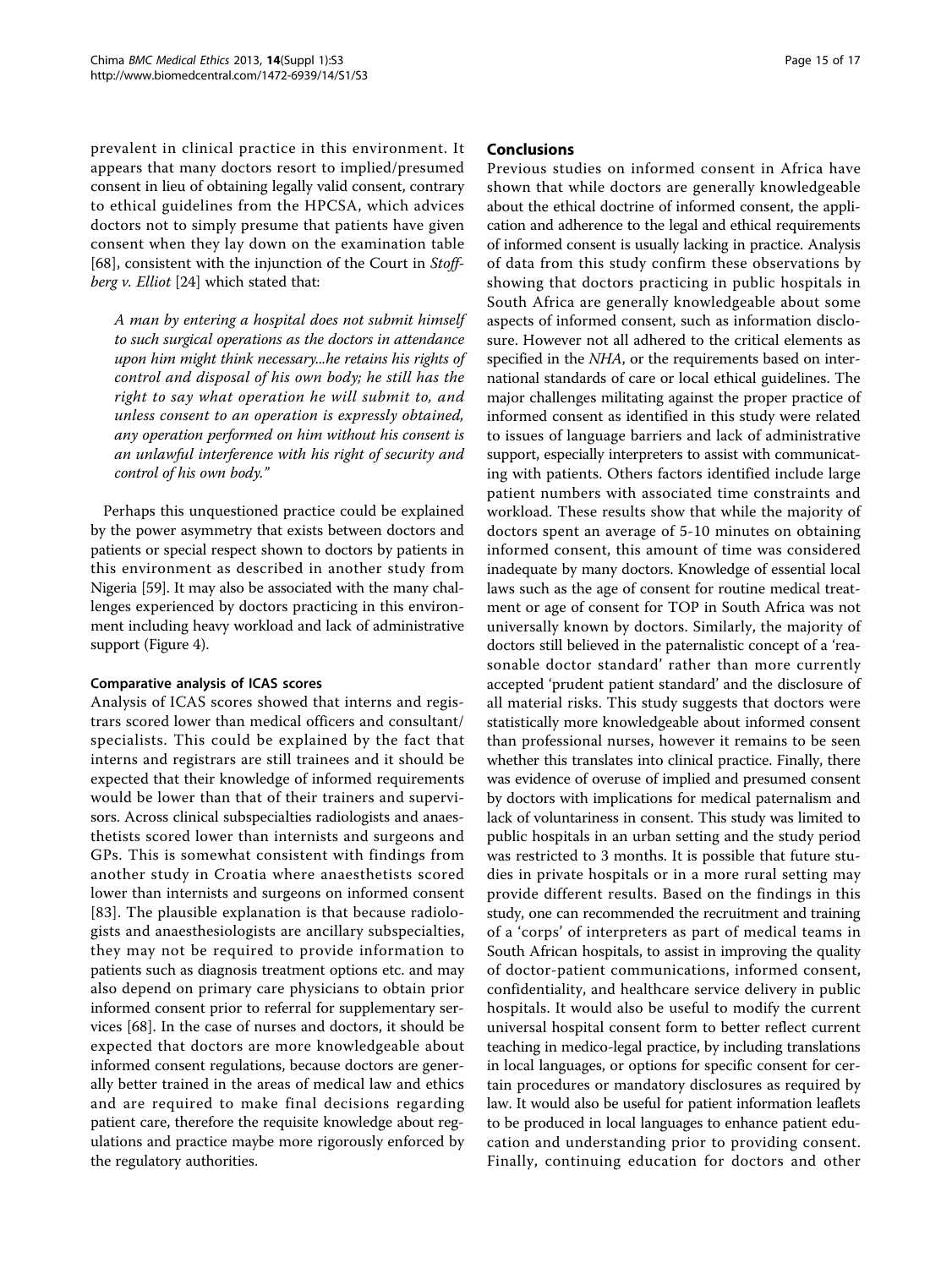<span id="page-15-0"></span>healthcare professionals in ethics and medical law will go a long way towards improving the overall quality of healthcare service delivery in South African hospitals.

## Additional material

[Additional file 1: Q](http://www.biomedcentral.com/content/supplementary/1472-6939-14-S1-S3-S1.docx)uestionnaire for healthcare professionals (doctors and professional nurses)-Final.

#### List of Abbreviations used

BICEP: brief informed consent evaluation protocol; CEO: Chief executive officer; GCS: Glasgow coma scale; GP: general practitioner; HCW: healthcare workers; HPCSA: Health Professions Council of South Africa; IBC-international bioethics committee; IBM: international business machines; ICAS: informed consent aggregate score; KZN-KwaZulu-Natal; MMSE: mini mental status examination; MacCAT-T: Macarthur competence assessment tool: treatment; MO-Medical Officer; NBAC: National bioethics advisory Commission; NHA: national Health act; NHS: National Health Service; OBYGYN-obstetrics and gynecology; TOP: termination of pregnancy; SD: standard deviation; SPSS: statistical packages for the social sciences; UK: United Kingdom; USA: United States of America, US: United States, UDHR: Universal declaration of human rights, UKZN: University of KwaZulu-Natal; UNESCO: United Nations Educational Scientific and Cultural organization; UNISA-University of South Africa.

#### Competing interests

This paper is partly derived from a research project entitled "An investigation of informed consent in clinical practice in South Africa", which is being completed as a thesis for the award of the LLD (Doctor of Laws) degree at the University of South Africa (UNISA).

#### Authors' contributions

Author conducted the research study and wrote the manuscript

#### Acknowledgements

I would like to acknowledge the biostatistical support provided by Mrs Fikile Nkwanyana, MSc. Biostatistician, School of Nursing and Public Health, UKZN. I would also like to acknowledge my research assistants, Ms. Cebesile Ngcobo, Ms. Relebohile Moeketsi, and Ms. Kho Mtshali who assisted with data collection for this study. I also acknowledge the management of King Edward VIII hospital, Durban, as well as the management of all the participating hospitals, and the Health research and knowledge management sub-component of the KZN Department of Health, for giving approval for the study. And last but not the least I would like to acknowledge my promoter at UNISA, Professor MN Slabbert for general support and encouragement.

#### Declarations

Publication of this supplement has been funded by the College of Health Sciences and the Research Office at the University of Kwazulu-Natal. This article has been published as part of BMC Medical Ethics Volume 14 Supplement 1, 2013: Selected papers from the 3rd Ethics, Human Rights and Medical Law Conference (3rd EHMRL). The full contents of the supplement are available online at [http://www.biomedcentral.com/bmcmedethics/](http://www.biomedcentral.com/bmcmedethics/supplements/14/S1) [supplements/14/S1.](http://www.biomedcentral.com/bmcmedethics/supplements/14/S1)

#### Published: 19 December 2013

#### References

- Airedale NHS Trust v. Bland 1993, 2 WLR 316.
- 2. Chima SC: Respect for autonomy as a prima facie right: Overriding patient autonomy in medical practice. Transactions: Journal of the Colleges of Medicine of South Africa (CMSA) 2009, 53:38-44.
- Jennings S: Medical law and individual autonomy- Competing perspectives. Galway student law review 2003, 2(2).
- 5. Schloendorf v. Society of New York Hospital [1914] 211 NY, 105 NE 92.
- 6. Cruzan by her parents and co-guardians v. Director Missouri Department of Health [1990]. Supreme Court of the United States 497 US 261 Decided.
- 7. Beard M, Midgley JR: Therapeutic Privilege and informed consent: Justified erosion of patient autonomy. THRHR 2005, 68:51-69.
- 8. International Bioethics Committee (IBC): Report of the International Bioethics Committee of UNESCO on Consent. Social and Human Sciences Sector, Division of Ethics of Science and Technology, Bioethics Section SHS/EST/CIB08- 09/2008/1, UNESCO 2008.
- 9. United Nations: Universal Declaration of Human Rights United Nations; 1948.
- 10. Svoboda JS, Van Howe RS, Dwyer JG: Informed consent for neonatal circumcision: An ethical and legal conundrum. J Contemp Health L & Pol'y 2000, 17:61-133.
- 11. Beauchamp TL, Faden RR: Informed consent: II. Meaning and elements of informed consent. In *Encyclopaedia of Bioethics*. Volume 3. Revised edition. New York: Simon & Schuster Macmillan;Reich WT 1995:1240-1245.
- 12. McCormick TR: Informed Consent, its basis, problems, uncertainties. University of Washington School of Medicine; 1998 [[http://depts.](http://depts.washington.edu/bioethx/) [washington.edu/bioethx/\]](http://depts.washington.edu/bioethx/), Accessed 2006.
- 13. Ciarlariello v. Schactr [1993] 100 DLR (4<sup>th</sup>) 609 SCC.
- 14. Nelson RM, Beauchamp T, Miller VM, Reynolds W, Ittenbach RF, Luce MF: The concept of voluntary consent. AJOB 2011, 11:6-16.
- 15. Tekola F, Bull SJ, Farsides B, Newport MJ, Adeyemo A, Rotimi CN, Davey G: Tailoring Consent to context: Designing an appropriate consent process for a biomedical study in a low income setting. PLoS Negl Trop Dis 2009, 7:e482.
- 16. Council for International Organizations of Medical Sciences (CIOMS): International ethical guidelines for biomedical research involving human subjects Geneva: CIOMS; 1993.
- 17. Canterbury v. Spence [1972] 464 2d 772 (DC).
- 18. Salgo v. Leland Stanford Jr. University [1957] 54 Cal App 2d 560.
- 19. Joffe S, Cook EF, Cleary PD, Clark JW, Weeks JC: [Quality of informed](http://www.ncbi.nlm.nih.gov/pubmed/11208884?dopt=Abstract) [consent: A new measure of understanding among research subjects.](http://www.ncbi.nlm.nih.gov/pubmed/11208884?dopt=Abstract) J Natl Cancer Inst 2001, 93:139-47.
- 20. Worthington R: [Clinical issues on consent: Some philosophical concerns.](http://www.ncbi.nlm.nih.gov/pubmed/12468658?dopt=Abstract) J Med Ethics 2002, 28:377-380.
- 21. Minister of Safety and Security v. Xaba [2003] (2) SA 703 (D).
- 22. Carstens P, Pearmain D: Foundational Principles of South African Medical Law Durban: LexisNexis; 2007.
- 23. Van Oosten FFW: The Doctrine of Informed Consent in Medical Law. LLD Thesis University of South Africa, School of Law; 1989.
- 24. Stoffberg v. Elliot [1923] CPD 148-150.
- 25. Esterhuizen v. Administrator Transvaal [1957] (3) SA 710 (T).
- 26. Castell v. DeGreef [1993] (3) SA 501.
- 27. Van Oosten FFW: Castell v. DeGreef and the doctrine of informed consent: Medical paternalism ousted in favour of patient autonomy. De Jure 1995, 164-179.
- 28. National Health Act 61 of 2003: Government Gazette 2004, 469(26595).
- 29. Vollgraaff R: Little hope of hitting job-creation target. Sunday Times Newspaper, South Africa 2011.
- 30. Mhlongo SW, Mdingi GV: Informed consent is light years away for black African patients. BMJ 1997, 315:252.
- 31. Maphai VT: Affirmative action in South Africa genuine option? Social Dynamics: A Journal of African studies 1989, 15:1-24.
- 32. Annas GJ, Grodin MA: Human Rights and maternal-fetal HIV transmission prevention trials in Africa. In Health and Human Rights. New York: Routledge;Mann JM, Gruskin S, Grodin MA, Annas GJ 1999:373-380.
- 33. KZN Department of Health: KwaZulu-Natal Strategic Plan 2010-2014 Department of Health, KZN; 2010.
- 34. Irabor DO, Omonzejele P: Local attitudes, moral obligation, customary obedience and other cultural practices: Their influence on the process of gaining informed consent for surgery in a tertiary institution in a developing country. Dev World Bioethics 2009, 9:34-42.
- 35. Ijsselmuiden C, Faden R: Research and informed consent in Africa -Another look. In Health and Human Rights. New York: Routledge;Mann JM, Gruskin S, Grodin MA, Annas GJ 1999:363-379.
- 36. Sulmasy DP, Sugarman J: The many methods of medical ethics (Or, thirteen ways of looking at a blackbird). In Methods of Medical Ethics 2001.